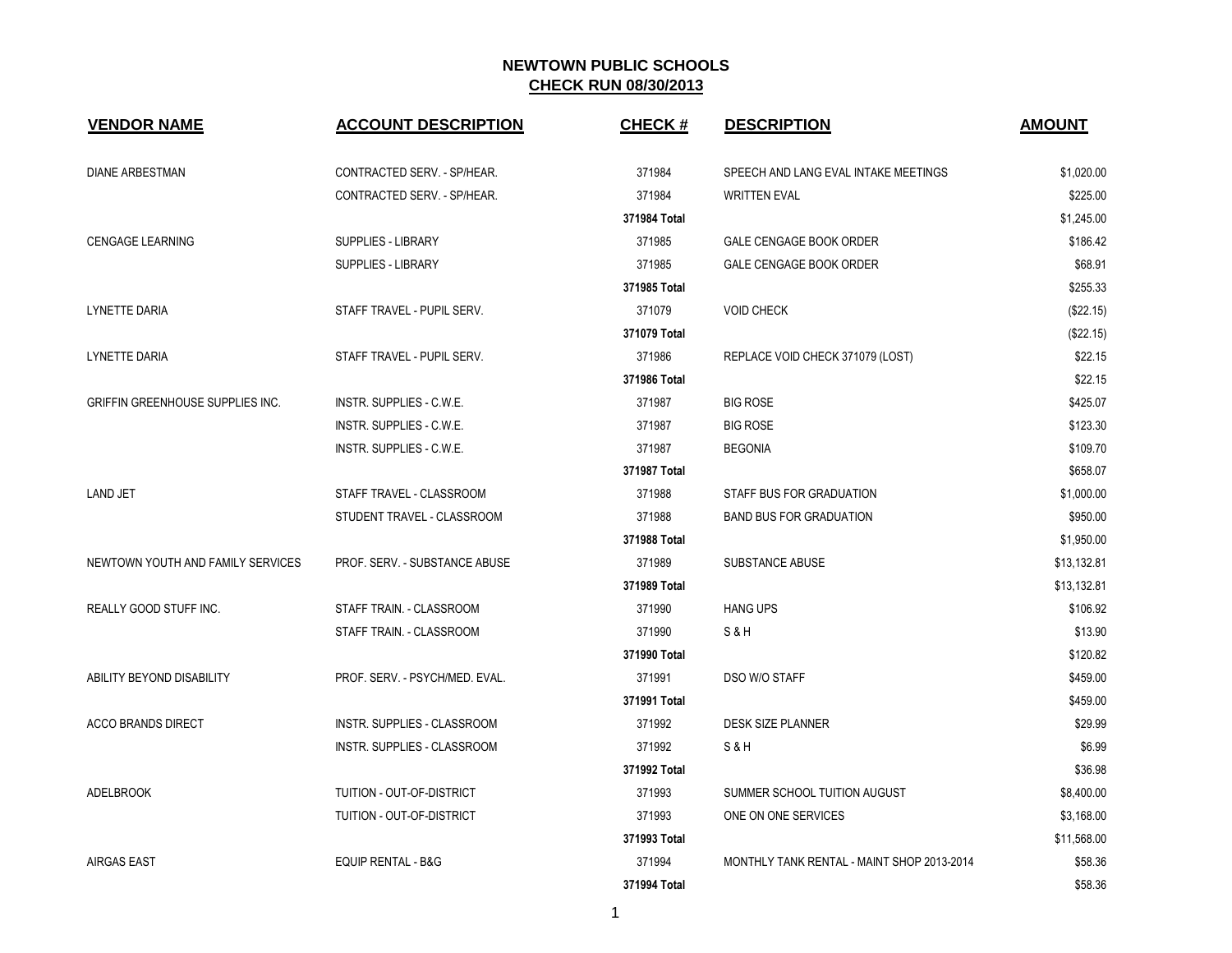| <b>VENDOR NAME</b>               | <b>ACCOUNT DESCRIPTION</b>       | <b>CHECK#</b> | <b>DESCRIPTION</b>                                          | <b>AMOUNT</b> |
|----------------------------------|----------------------------------|---------------|-------------------------------------------------------------|---------------|
| ALARMS BY PRECISION LLC          | B. & G. REPAIRS - M.G.           | 371995        | REPLACE SMOKE DETECTOR - MG                                 | \$215.00      |
|                                  | B. & G. REPAIRS - M.S.           | 371995        | REPLACE ALARM KEYPAD / MOVE GUARD PHONE                     | \$740.00      |
|                                  | B. & G. REPAIRS - M.S.           | 371995        | REPLACE ALARM KEYPAD / MOVE GUARD PHONE                     | \$282.50      |
|                                  | B. & G. REPAIRS - M.S.           | 371995        | REPLACE ALARM KEYPAD / MOVE GUARD PHONE                     | \$125.00      |
|                                  | B. & G. REPAIRS - H.S.           | 371995        | REPAIR EXTERIOR DOOR LOCK - NHS                             | \$160.00      |
|                                  | B. & G. REPAIRS - HOM.           | 371995        | REPAIR DOOR RELEASE SYSTEM - HOM                            | \$125.00      |
|                                  | B. & G. REPAIRS - RIS.           | 371995        | SMOKE DAMPER REPAIR - RIS                                   | \$156.25      |
|                                  | B. & G. REPAIRS - H.S.           | 371995        | REPLACE LOCK ON TEAM ROOM DOOR - NHS                        | \$888.50      |
|                                  | <b>EMERGENCY REPAIRS - GEN.</b>  | 371995        | REPLACE LOCK ON MAINT GARAGE DOOR                           | \$275.00      |
|                                  | B. & G. REPAIRS - H.             | 371995        | FIRE ALARM TROUBLE - HAWLEY                                 | \$156.25      |
|                                  | B. & G. REPAIRS - RIS.           | 371995        | SMOKE DETECTOR REPLACE - RIS                                | \$400.00      |
|                                  |                                  | 371995 Total  |                                                             | \$3,523.50    |
| ALL ABOUT YOU HOME CARE SERVICES | PROF. SERV. - HEALTH ELEM/RIS    | 371996        | LPN SERVICES STARR PROGRAM                                  | \$990.00      |
|                                  | PROF. SERV. - HEALTH ELEM/RIS    | 371996        | LPN SERVICES STARR PROGRAM                                  | \$893.75      |
|                                  | PROF. SERV. - HEALTH ELEM/RIS    | 371996        | LPN SERVICES STARR PROGRAM                                  | \$990.00      |
|                                  |                                  | 371996 Total  |                                                             | \$2,873.75    |
| ALTUS POWER FUNDS, LLC SERIES II | ELECTRICITY - M.S.               | 371997        | JULY SOLAR 25,054 KW                                        | \$2,132.10    |
|                                  |                                  | 371997 Total  |                                                             | \$2,132.10    |
| AMAZON                           | <b>SUPPLIES - LIBRARY</b>        | 371998        | Amazon Book Order *See attached*                            | \$24.00       |
|                                  | <b>SUPPLIES - LIBRARY</b>        | 371998        | Shipping                                                    | \$3.99        |
|                                  | <b>SUPPLIES - LIBRARY</b>        | 371998        | Amazon Book Order *See attached*                            | \$19.96       |
|                                  | SUPPLIES - LIBRARY               | 371998        | Amazon Book Order *See attached*                            | \$58.90       |
|                                  | <b>SUPPLIES - LIBRARY</b>        | 371998        | Amazon Book Order *See attached*                            | \$373.04      |
|                                  | SUPPLIES - LIBRARY               | 371998        | Amazon Book Order *See attached*                            | \$123.91      |
|                                  | SUPPLIES - LIBRARY               | 371998        | Amazon Book Order *See attached*                            | \$5.00        |
|                                  | <b>SUPPLIES - LIBRARY</b>        | 371998        | Shipping                                                    | \$3.99        |
|                                  |                                  | 371998 Total  |                                                             | \$612.79      |
| AMAZON                           | INSTR. SUPPLIES - READING        | 371999        | CD for Reading ClassJoey Pigza Loses Control                | \$18.50       |
|                                  | INSTR. SUPPLIES - READING        | 371999        | Books for reading class:                                    | \$285.00      |
|                                  | <b>INSTR. SUPPLIES - READING</b> | 371999        | Shipping                                                    | \$3.99        |
|                                  | OFF. SUPPLIES - ADMIN.           | 371999        | Microsoft wireless mouse.                                   | \$29.98       |
|                                  | OFF. SUPPLIES - ADMIN.           | 371999        | Energizer 2025PB Batteries for remotes. 2 pk. Free shipping | \$7.56        |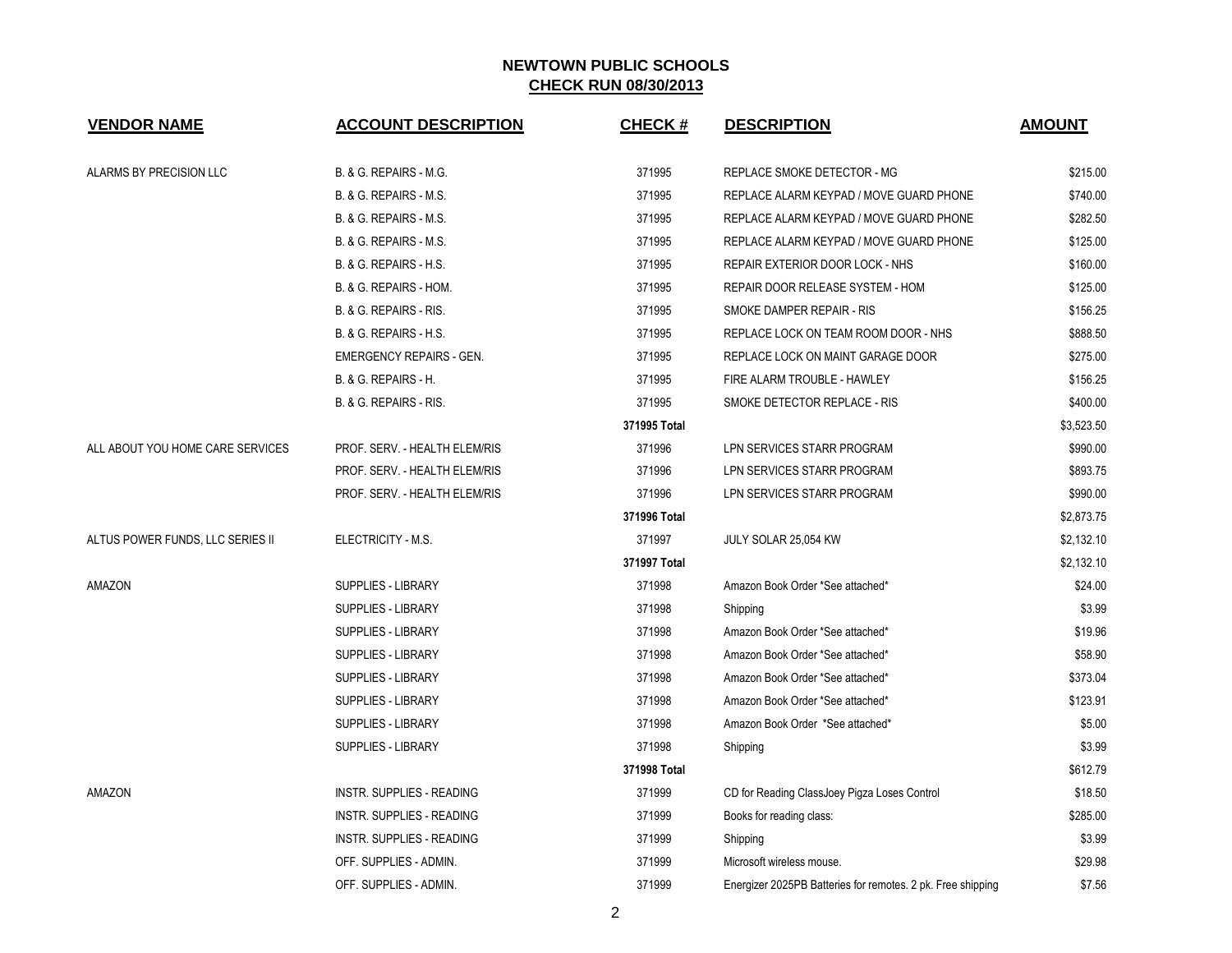| <b>VENDOR NAME</b>               | <b>ACCOUNT DESCRIPTION</b>           | <b>CHECK#</b> | <b>DESCRIPTION</b>                                     | <b>AMOUNT</b> |
|----------------------------------|--------------------------------------|---------------|--------------------------------------------------------|---------------|
| AMAZON                           | OFF. SUPPLIES - ADMIN.               | 371999        | Quartet Oval Office bulletin board, 4x3. Free shipping | \$86.99       |
|                                  | <b>INSTR. SUPPLIES - GUIDANCE</b>    | 371999        | Avery big tab dividers, set of 8. Free shipping        | \$41.82       |
|                                  |                                      | 371999 Total  |                                                        | \$473.84      |
| AMAZON                           | OTHER SUPPLIES - STAFF DEVELOP.      | 372000        | Morning Meeting Books for Reed                         | \$408.80      |
|                                  | OTHER SUPPLIES - STAFF DEVELOP.      | 372000        | Making Thinking Visible 12 copies                      | \$239.52      |
|                                  | OTHER SUPPLIES - STAFF DEVELOP.      | 372000        | Power of our Word 35 copies                            | \$156.38      |
|                                  | OTHER SUPPLIES - STAFF DEVELOP.      | 372000        | Power of our Word 35 copies                            | \$290.42      |
|                                  | OTHER SUPPLIES - STAFF DEVELOP.      | 372000        | Power of our Word 35 copies                            | \$335.10      |
|                                  | OTHER SUPPLIES - STAFF DEVELOP.      | 372000        | Teach Like a Champion 25 copies                        | \$560.25      |
|                                  |                                      | 372000 Total  |                                                        | \$1,990.47    |
| AMAZON                           | <b>INSTR. SUPPLIES - SCIENCE</b>     | 372001        | 0070272468 HOLES HUMAN ANATOMY & PHYSIOLOGY            | \$13.99       |
|                                  | INSTR. SUPPLIES - SCIENCE            | 372001        | 0070272468 HOLES HUMAN ANATOMY & PHYSIOLOGY            | \$28.99       |
|                                  | <b>INSTR. SUPPLIES - SCIENCE</b>     | 372001        | 0070272468 HOLES HUMAN ANATOMY & PHYSIOLOGY            | \$28.97       |
|                                  | <b>INSTR. SUPPLIES - SCIENCE</b>     | 372001        | 0070272468 HOLES HUMAN ANATOMY & PHYSIOLOGY            | \$16.98       |
|                                  |                                      | 372001 Total  |                                                        | \$88.93       |
| AMERICAN CHEMICAL SOCIETY        | MEMBERSHIPS - SCIENCE                | 372002        | Membership (ACS)                                       | \$241.00      |
|                                  |                                      | 372002 Total  |                                                        | \$241.00      |
| <b>KEVIN ANZELLOTTI</b>          | <b>B&amp;G SUPPLIES - CUSTODIAL</b>  | 372003        | SHOE'S (40879)                                         | \$100.00      |
|                                  |                                      | 372003 Total  |                                                        | \$100.00      |
| <b>APPERSON</b>                  | <b>INSTR. SUPPLIES - SCIENCE</b>     | 372004        | FORM 28190 (15 QUESTIONS)                              | \$53.00       |
|                                  | INSTR. SUPPLIES - SCIENCE            | 372004        | FORM 23570 (ITEM ANALYSIS)                             | \$25.00       |
|                                  | <b>INSTR. SUPPLIES - SCIENCE</b>     | 372004        | FORM 26550 (200 QUESTIONS)                             | \$65.00       |
|                                  | INSTR. SUPPLIES - SCIENCE            | 372004        | FORM 27120 (100 QUESTIONS)                             | \$130.00      |
|                                  | INSTR. SUPPLIES - SCIENCE            | 372004        | <b>SHIPPING</b>                                        | \$27.77       |
|                                  |                                      | 372004 Total  |                                                        | \$300.77      |
| APPLAUSE LEARNING RESOURCES INC. | INSTR. SUPPLIES - WORLD LANG.        | 372005        | NLC6213X AP LATIN                                      | \$34.95       |
|                                  | INSTR. SUPPLIES - WORLD LANG.        | 372005        | <b>BC18350 LATIN GRAMMAR</b>                           | \$99.00       |
|                                  | INSTR. SUPPLIES - WORLD LANG.        | 372005        | S349                                                   | \$29.95       |
|                                  | <b>INSTR. SUPPLIES - WORLD LANG.</b> | 372005        | <b>SHIPPING</b>                                        | \$16.39       |
|                                  |                                      | 372005 Total  |                                                        | \$180.29      |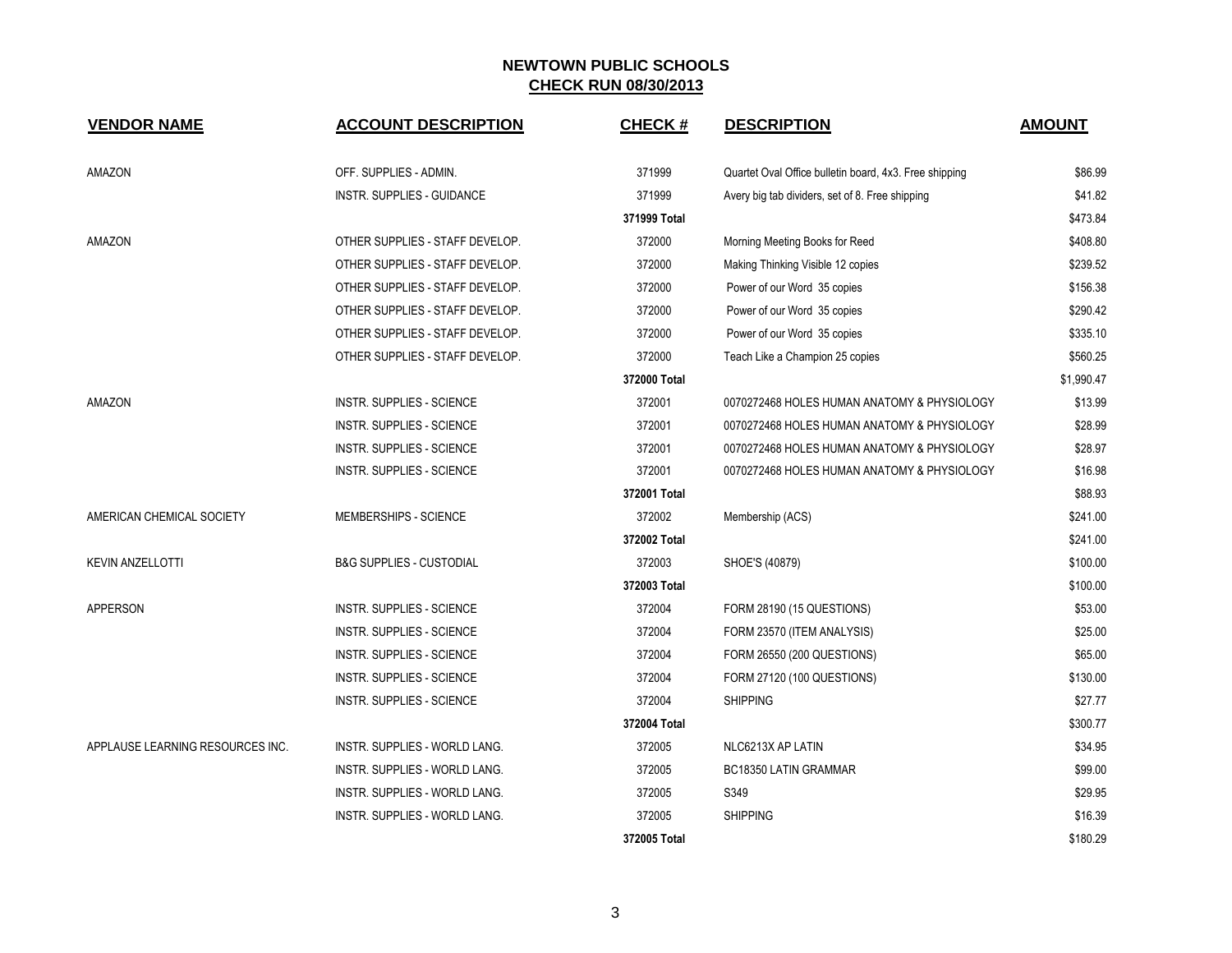| <b>VENDOR NAME</b>           | <b>ACCOUNT DESCRIPTION</b>      | <b>CHECK#</b> | <b>DESCRIPTION</b>                          | <b>AMOUNT</b> |
|------------------------------|---------------------------------|---------------|---------------------------------------------|---------------|
| APPLE INC.                   | OTHER SUPPLIES - STAFF DEVELOP. | 372006        | iPod with Retina display and AppleCare      | \$598.00      |
|                              | OTHER SUPPLIES - STAFF DEVELOP. | 372006        | iPod with Retina display and AppleCare      | \$99.00       |
|                              | OTHER SUPPLIES - STAFF DEVELOP. | 372006        | iPod with Retina display and AppleCare      | \$499.00      |
|                              |                                 | 372006 Total  |                                             | \$1,196.00    |
| AQUARION WATER COMPANY OF CT | WATER - H.                      | 372007        | WATER 200332183                             | \$254.63      |
|                              | WATER - M.G.                    | 372007        | WATER 200331002                             | \$231.62      |
|                              | WATER - M.S.                    | 372007        | WATER 200330637                             | \$329.39      |
|                              | WATER - H.S.                    | 372007        | WATER 200328870                             | \$1,519.94    |
|                              | WATER - H.S.                    | 372007        | WATER 200331205                             | \$34.77       |
|                              | WATER - H.S.                    | 372007        | WATER 200328345                             | \$4,562.44    |
|                              | WATER - C.H.                    | 372007        | WATER USAGE FOR CHALK HILL SCHOOL           | \$2,507.57    |
|                              |                                 | 372007 Total  |                                             | \$9,440.36    |
| <b>DIANE ARBESTMAN</b>       | CONTRACTED SERV. - SP/HEAR.     | 372008        | <b>WRITTEN EVAL</b>                         | \$700.00      |
|                              |                                 | 372008 Total  |                                             | \$700.00      |
| ASBO INTERNATIONAL           | STAFF TRAIN. - BUS. SERV.       | 372009        | REGISTRATION 2013 MEETING & EXPO            | \$675.00      |
|                              |                                 | 372009 Total  |                                             | \$675.00      |
| <b>ASCD</b>                  | MEMBERSHIPS - STAFF DEVELOP.    | 372010        | Renewal ASCD Institutional PLUS Membership  | \$1,285.00    |
|                              |                                 | 372010 Total  |                                             | \$1,285.00    |
| ASSOCIATED REFUSE HAULERS    | <b>REFUSE REMOVAL</b>           | 372011        | REFUSE DISPOSAL - ALL SCHOOLS 2013-2014     | \$7,289.39    |
|                              | <b>REFUSE REMOVAL</b>           | 372011        | CARDBOARD RECYCLING - ALL SCHOOLS 2013-2014 | \$20.00       |
|                              | <b>REFUSE REMOVAL</b>           | 372011        | CARDBOARD RECYCLING - ALL SCHOOLS 2013-2014 | \$43.00       |
|                              | <b>REFUSE REMOVAL</b>           | 372011        | CARDBOARD RECYCLING - ALL SCHOOLS 2013-2014 | \$60.00       |
|                              | <b>REFUSE REMOVAL</b>           | 372011        | CARDBOARD RECYCLING - ALL SCHOOLS 2013-2014 | \$20.00       |
|                              | <b>REFUSE REMOVAL</b>           | 372011        | CARDBOARD RECYCLING - ALL SCHOOLS 2013-2014 | \$61.00       |
|                              | <b>REFUSE REMOVAL</b>           | 372011        | CARDBOARD RECYCLING - ALL SCHOOLS 2013-2014 | \$68.00       |
|                              | <b>REFUSE REMOVAL</b>           | 372011        | CARDBOARD RECYCLING - ALL SCHOOLS 2013-2014 | \$70.00       |
|                              | <b>REFUSE REMOVAL</b>           | 372011        | EXTRA DUMPSTER PICKUPS 2013-2014            | \$110.10      |
|                              |                                 | 372011 Total  |                                             | \$7,741.49    |
| AT&T                         | <b>TELEPHONE &amp; CABLE</b>    | 372012        | <b>SERVICES 2013/14</b>                     | \$632.28      |
|                              |                                 | 372012 Total  |                                             | \$632.28      |
| AT&T                         | <b>TELEPHONE &amp; CABLE</b>    | 372013        | <b>SERVICES 2013/14</b>                     | \$704.80      |
|                              |                                 | 372013 Total  |                                             | \$704.80      |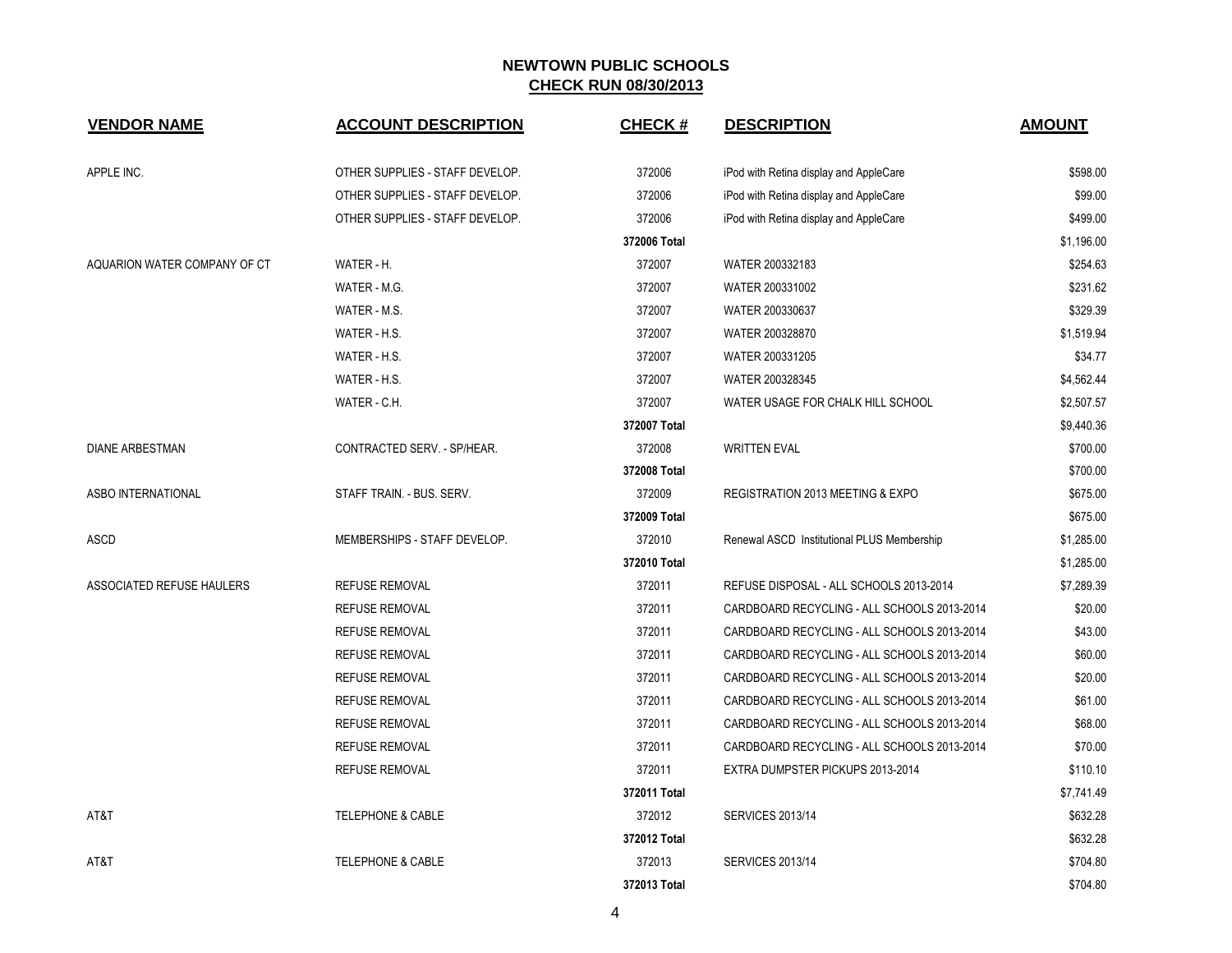| <b>VENDOR NAME</b>               | <b>ACCOUNT DESCRIPTION</b>      | <b>CHECK#</b> | <b>DESCRIPTION</b>                            | <b>AMOUNT</b> |
|----------------------------------|---------------------------------|---------------|-----------------------------------------------|---------------|
| AT&T                             | <b>TELEPHONE &amp; CABLE</b>    | 372014        | <b>SERVICES 2013/14</b>                       | \$3,761.02    |
|                                  |                                 | 372014 Total  |                                               | \$3,761.02    |
| AT&T                             | <b>TELEPHONE &amp; CABLE</b>    | 372015        | <b>SERVICES 2013/14</b>                       | \$115.88      |
|                                  |                                 | 372015 Total  |                                               | \$115.88      |
| AT&T                             | <b>TELEPHONE &amp; CABLE</b>    | 372016        | <b>SERVICES 2013/14</b>                       | \$115.51      |
|                                  |                                 | 372016 Total  |                                               | \$115.51      |
| AT&T                             | <b>TELEPHONE &amp; CABLE</b>    | 372017        | <b>SERVICES 2013/14</b>                       | \$140.53      |
|                                  |                                 | 372017 Total  |                                               | \$140.53      |
| <b>ATOMIC</b>                    | MEMBERSHIPS - CLASSROOM         | 372018        | Membership                                    | \$25.00       |
|                                  |                                 | 372018 Total  |                                               | \$25.00       |
| AUTO HOME COMMERCIAL             | <b>B&amp;G CONTRACTED SERV.</b> | 372019        | REPAIR / MAINT CLOCKS - ALL SCHOOLS           | \$1,062.00    |
|                                  | <b>B&amp;G CONTRACTED SERV.</b> | 372019        | QUARTERLY INTERCOM TESTING - ALL SCHOOLS      | \$5,900.00    |
|                                  |                                 | 372019 Total  |                                               | \$6,962.00    |
| AUTOMATED BUILDING SYSTEMS, INC. | <b>B&amp;G CONTRACTED SERV.</b> | 372020        | ALERTON SYSTEM SERVICE CONTRACT               | \$10,200.00   |
|                                  | <b>B&amp;G CONTRACTED SERV.</b> | 372020        | PREVENT MAINT CONTRACT                        | \$9,879.00    |
|                                  | <b>B&amp;G CONTRACTED SERV.</b> | 372020        | PREVENT MAINT CONTRACT                        | \$3,472.00    |
|                                  | <b>B&amp;G CONTRACTED SERV.</b> | 372020        | PREVENT MAINT CONTRACT                        | \$3,473.00    |
|                                  | <b>B&amp;G CONTRACTED SERV.</b> | 372020        | PREV MAINT AGREEMENT                          | \$7,635.00    |
|                                  |                                 | 372020 Total  |                                               | \$34,659.00   |
| <b>BAGEL DELIGHT</b>             | STAFF TRAIN. - PUPIL SERV.      | 372021        | <b>WELLNESS LUNCHEON</b>                      | \$185.00      |
|                                  |                                 | 372021 Total  |                                               | \$185.00      |
| BARRONS EDUCATIONAL SERIES INC.  | INSTR. SUPPLIES - WORLD LANG.   | 372022        | MASTERING FRENCH VOCABULARY 0781438071534     | \$30.38       |
|                                  | INSTR. SUPPLIES - WORLD LANG.   | 372022        | MASTERING SPANISH VOCABULARY 978-1438071558   | \$15.19       |
|                                  | INSTR. SUPPLIES - WORLD LANG.   | 372022        | 2001 SPANISH AND ENGLISH IDIOMS 9780764137440 | \$17.59       |
|                                  | INSTR. SUPPLIES - WORLD LANG.   | 372022        | 2001 FRENCH AND ENGLISH IDIOMS- 9780764137501 | \$15.19       |
|                                  | INSTR. SUPPLIES - WORLD LANG.   | 372022        | <b>SHIPPING</b>                               | \$10.00       |
|                                  |                                 | 372022 Total  |                                               | \$88.35       |
| <b>LAURA BATTISTI</b>            | STAFF TRAVEL - CLASSROOM        | 372023        | TRAVEL AP SUMMER INSTUTE                      | \$315.27      |
|                                  |                                 | 372023 Total  |                                               | \$315.27      |
| BERCHEM, MOSES & DEVLIN, P.C.    | PROF. SERV. - SP. ED. LEGAL     | 372024        | <b>SERV</b>                                   | \$8,199.00    |
|                                  | PROF. SERV. - SUPER.            | 372024        | <b>SERV</b>                                   | \$2,610.00    |
|                                  |                                 | 372024 Total  |                                               | \$10,809.00   |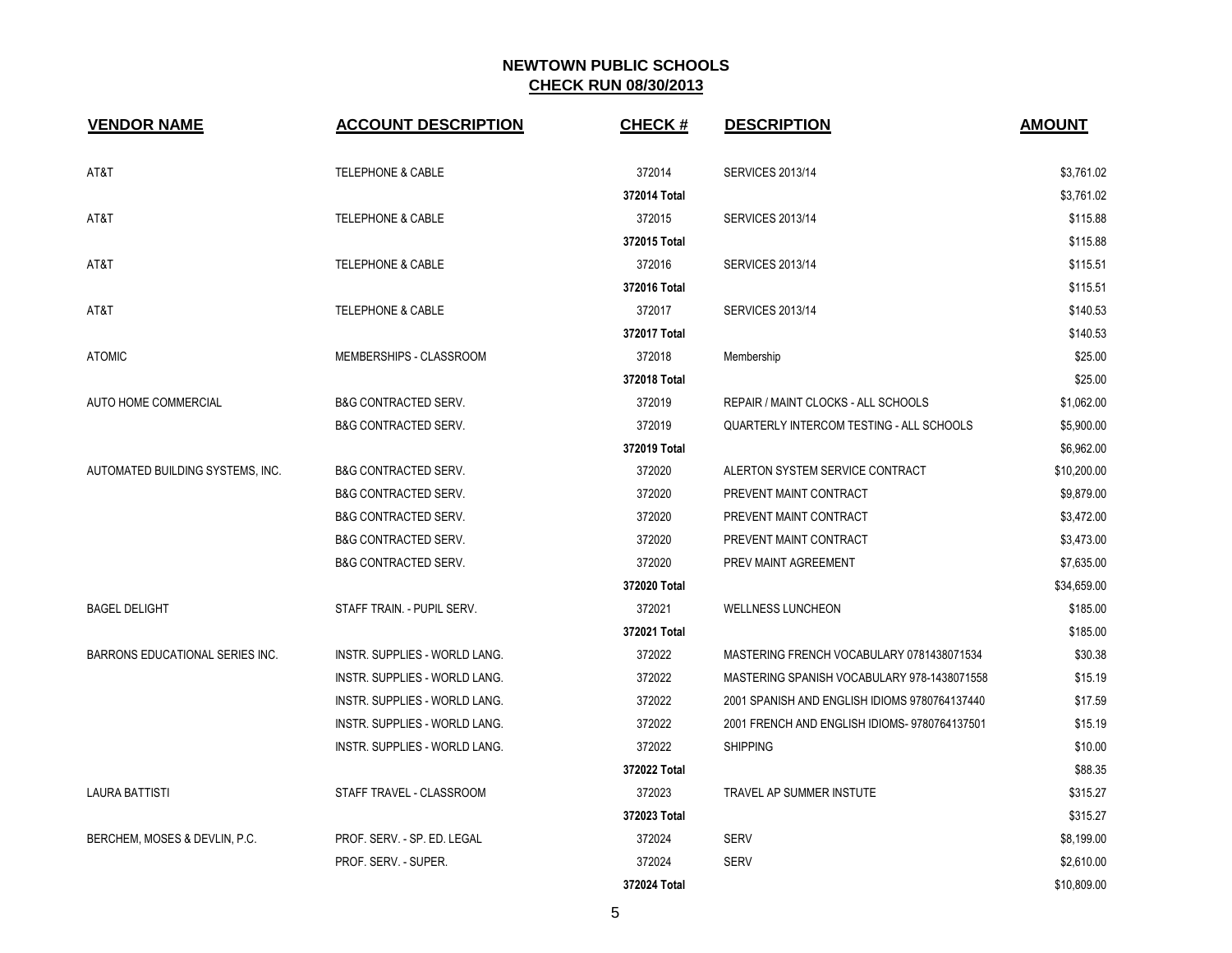| <b>VENDOR NAME</b>                            | <b>ACCOUNT DESCRIPTION</b>      | <b>CHECK#</b> | <b>DESCRIPTION</b>                                     | <b>AMOUNT</b> |
|-----------------------------------------------|---------------------------------|---------------|--------------------------------------------------------|---------------|
| <b>BERKSHIRE SEPTIC &amp; PORTABLE TOILET</b> | <b>EQUIP RENTAL - SPORTS</b>    | 372025        | PORTABLE TOILET FOR SCHOOL YEAR                        | \$480.00      |
|                                               |                                 | 372025 Total  |                                                        | \$480.00      |
| <b>MARY BLAIR</b>                             | INSTR. SUPPLIES - CLASSROOM     | 372026        | <b>FOLDERS &amp; NOTEBOOKS</b>                         | \$160.22      |
|                                               |                                 | 372026 Total  |                                                        | \$160.22      |
| <b>BLANCHETTE SPORTING GOODS</b>              | <b>INSTR. SUPPLIES - SPORTS</b> | 372027        | SCOREBOOKS-STOPWATCHES-FILED HOCKEY GAME               | \$1,569.00    |
|                                               |                                 | 372027 Total  |                                                        | \$1,569.00    |
| <b>BLICK ART MATERIALS</b>                    | <b>INSTR. SUPPLIES - ART</b>    | 372028        | ART SUPPLIES-see attached-paint, brushes, sharpies     | \$409.15      |
|                                               | <b>INSTR. SUPPLIES - ART</b>    | 372028        | INK-WATERCOLOR PAPER-GLAZE-PAINT- SEE CART             | \$364.04      |
|                                               | <b>INSTR. SUPPLIES - ART</b>    | 372028        | INK-WATERCOLOR PAPER-GLAZE-PAINT- SEE CART             | \$25.25       |
|                                               |                                 | 372028 Total  |                                                        | \$798.44      |
| BLUE LABEL BATTERY INC.                       | REPAIRS - INFO. TECH.           | 372029        | batteries for laptops                                  | \$138.00      |
|                                               | REPAIRS - INFO. TECH.           | 372029        | Batteries for laptops                                  | \$104.70      |
|                                               | INSTR. SUPPLIES - COMPUTER ED.  | 372029        | Replacement Lamp for power light 450W                  | \$462.00      |
|                                               | INSTR. SUPPLIES - COMPUTER ED.  | 372029        | Replacement lamp for projector, UF55, Item 20-01032-20 | \$169.00      |
|                                               | INSTR. SUPPLIES - COMPUTER ED.  | 372029        | Replacement lamps for UF45, Item 01-00247-00.          | \$555.00      |
|                                               |                                 | 372029 Total  |                                                        | \$1,428.70    |
| THE BOOKSOURCE                                | STAFF TRAIN. - CLASSROOM        | 372030        | <b>BOOKS ASSORTED TITLES</b>                           | \$754.80      |
|                                               | <b>TEXTBOOKS - CLASSROOM</b>    | 372030        | see attached                                           | \$424.14      |
|                                               | <b>TEXTBOOKS - CLASSROOM</b>    | 372030        | see attached                                           | \$56.10       |
|                                               |                                 | 372030 Total  |                                                        | \$1,235.04    |
| <b>BRODART CO.</b>                            | INSTR. SUPPLIES - CLASSROOM     | 372031        | 10 in Book Jacket Covers #10-212-003                   | \$79.50       |
|                                               | INSTR. SUPPLIES - CLASSROOM     | 372031        | 12 in Book Jacket Covers # 10-212-004                  | \$95.50       |
|                                               | INSTR. SUPPLIES - CLASSROOM     | 372031        | 14 in Book Jacket Covers # 10-212-005                  | \$106.00      |
|                                               | INSTR. SUPPLIES - CLASSROOM     | 372031        | shipping                                               | \$49.63       |
|                                               |                                 | 372031 Total  |                                                        | \$330.63      |
| <b>BROOK FARM METALWORKS INC.</b>             | B. & G. REPAIRS - H.            | 372032        | FABRICATE / INSTALL HANDRAIL - HAWLEY                  | \$2.056.72    |
|                                               |                                 | 372032 Total  |                                                        | \$2,056.72    |
| <b>BUG BUSTER INC.</b>                        | <b>B&amp;G CONTRACTED SERV.</b> | 372033        | MONTHLY PEST CONTROL - ALL SCHOOLS 2013-2014           | \$76.36       |
|                                               | <b>B&amp;G CONTRACTED SERV.</b> | 372033        | MONTHLY PEST CONTROL - ALL SCHOOLS 2013-2014           | \$50.00       |
|                                               | <b>B&amp;G CONTRACTED SERV.</b> | 372033        | MONTHLY PEST CONTROL - ALL SCHOOLS 2013-2014           | \$76.36       |
|                                               | <b>B&amp;G CONTRACTED SERV.</b> | 372033        | MONTHLY PEST CONTROL - ALL SCHOOLS 2013-2014           | \$78.54       |
|                                               | <b>B&amp;G CONTRACTED SERV.</b> | 372033        | MONTHLY PEST CONTROL - ALL SCHOOLS 2013-2014           | \$78.54       |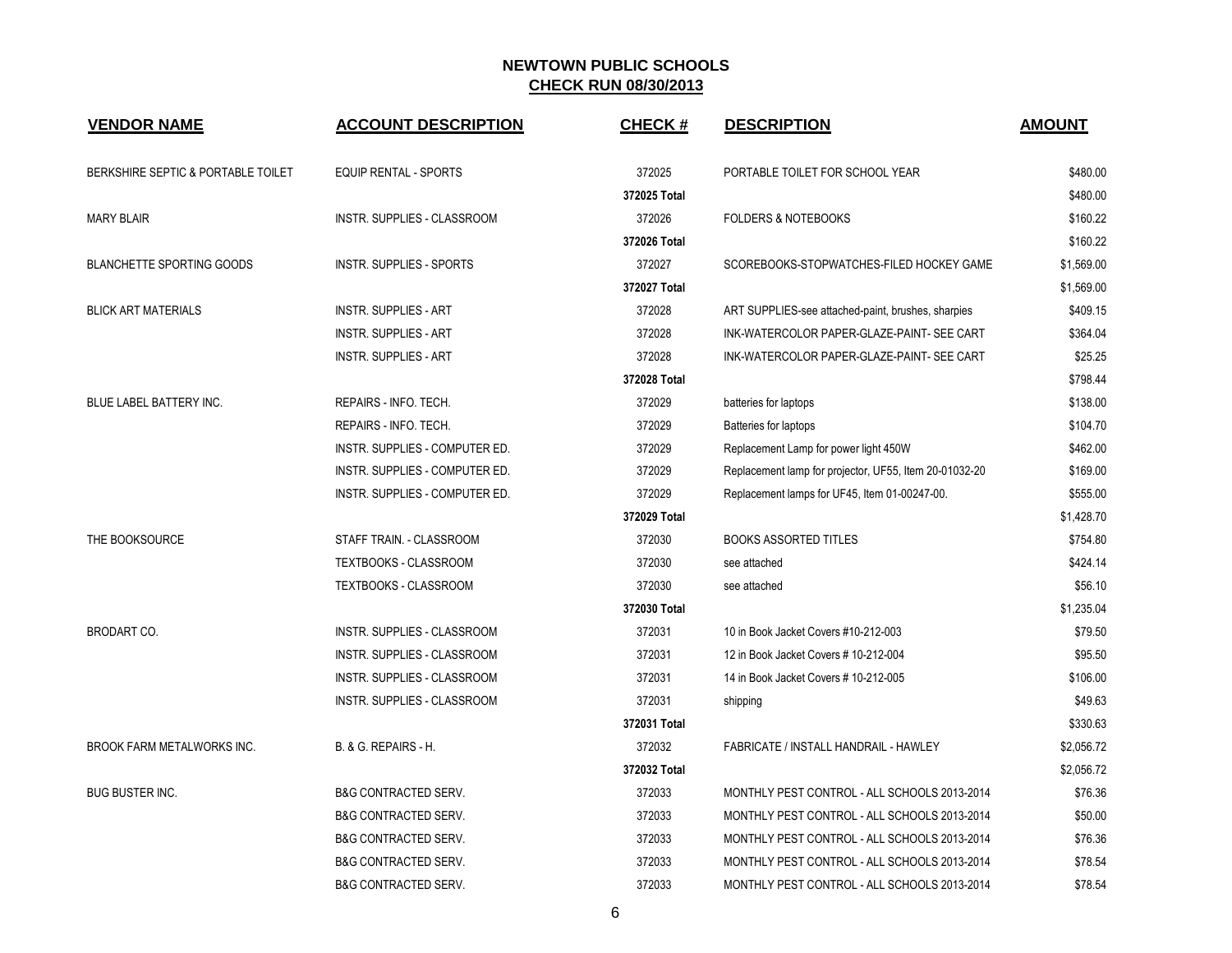| <b>VENDOR NAME</b>                 | <b>ACCOUNT DESCRIPTION</b>       | <b>CHECK#</b> | <b>DESCRIPTION</b>                                             | <b>AMOUNT</b> |
|------------------------------------|----------------------------------|---------------|----------------------------------------------------------------|---------------|
| <b>BUG BUSTER INC.</b>             | <b>B&amp;G CONTRACTED SERV.</b>  | 372033        | MONTHLY PEST CONTROL - ALL SCHOOLS 2013-2014                   | \$84.58       |
|                                    |                                  | 372033 Total  |                                                                | \$444.38      |
| C-CO CONSULTING INC.               | REPAIRS - INFO. TECH.            | 372034        | <b>REPAIR WIRING SERVICES</b>                                  | \$12,312.50   |
|                                    |                                  | 372034 Total  |                                                                | \$12,312.50   |
| <b>CHRISTIAN CANFIELD</b>          | <b>INSTR. SUPPLIES - SCIENCE</b> | 372035        | <b>NOTEPADS</b>                                                | \$210.34      |
|                                    | <b>INSTR. SUPPLIES - SCIENCE</b> | 372035        | SUPPLIES SCIENCE                                               | \$11.73       |
|                                    |                                  | 372035 Total  |                                                                | \$222.07      |
| CAROLINA BIOLOGICAL SUPPLY COMPANY | INSTR. SUPPLIES - CLASSROOM      | 372036        | Jenna/Science Supplies (See Attached)                          | \$453.11      |
|                                    | INSTR. SUPPLIES - CLASSROOM      | 372036        | Pack of 3 Copper Sulfate squares, Grade 2,                     | \$8.56        |
|                                    | INSTR. SUPPLIES - CLASSROOM      | 372036        | Pack of Dried Honeybees, Grade 2,                              | \$18.80       |
|                                    | INSTR. SUPPLIES - CLASSROOM      | 372036        | Fertilizer Pellet, Grade 2, Life Cycle of Plants, Cat. #971929 | \$18.80       |
|                                    | INSTR. SUPPLIES - CLASSROOM      | 372036        | Pack of 15 Forceps, Grade 2, Life Cycle of Plants,             | \$6.89        |
|                                    | INSTR. SUPPLIES - CLASSROOM      | 372036        | Pack of 32 Planter quads, Grade 2, Life Cycle of Plants,       | \$37.80       |
|                                    | INSTR. SUPPLIES - CLASSROOM      | 372036        | Planter Ring, Grade 2, Life Cycle of Plants, Cat # 971141      | \$7.50        |
|                                    | INSTR. SUPPLIES - CLASSROOM      | 372036        | Shipping and Handling charges                                  | \$11.00       |
|                                    | INSTR. SUPPLIES - CLASSROOM      | 372036        | Large bag of potting soil, Grade 2, Life Cycle of Plants,      | \$12.36       |
|                                    | INSTR. SUPPLIES - CLASSROOM      | 372036        | Pack of 3 water mats, Grade 2, Life Cycle of Plants,           | \$15.00       |
|                                    | INSTR. SUPPLIES - CLASSROOM      | 372036        | Pack of 144 Wicks, Grade 2, Life Cycle of Plants,              | \$22.60       |
|                                    | INSTR. SUPPLIES - CLASSROOM      | 372036        | Pack of 200 Wisconsin Fast Plants seeds, Grade 2,              | \$97.84       |
|                                    | INSTR. SUPPLIES - CLASSROOM      | 372036        | Pack of 34 Wooden Stakes, Grade 2,                             | \$3.70        |
|                                    | INSTR. SUPPLIES - CLASSROOM      | 372036        | Shipping and Handling charges                                  | \$13.89       |
|                                    | INSTR. SUPPLIES - CLASSROOM      | 372036        | Science supplies: SEE ATTACHED                                 | \$617.73      |
|                                    | INSTR. SUPPLIES - CLASSROOM      | 372036        | Shipping, live material handling fee                           | \$31.47       |
|                                    |                                  | 372036 Total  |                                                                | \$1,377.05    |
| <b>CENGAGE LEARNING</b>            | <b>SUPPLIES - LIBRARY</b>        | 372037        | eBook hosting fee                                              | \$50.00       |
|                                    |                                  | 372037 Total  |                                                                | \$50.00       |
| <b>CENGAGE LEARNING</b>            | INSTR. SUPPLIES - BUSINESS ED    | 372038        | KEEPING FINANCIALS RECORDS WORKING PAPERS                      | \$1,060.00    |
|                                    | INSTR. SUPPLIES - BUSINESS ED    | 372038        | KEEPING FINANCIAL RECORDS FOR BUSINESS                         | \$1,325.00    |
|                                    | INSTR. SUPPLIES - BUSINESS ED    | 372038        | <b>WORKING PAPERS CHAPTER 1-16</b>                             | \$743.75      |
|                                    | INSTR. SUPPLIES - BUSINESS ED    | 372038        | <b>SHIPPING</b>                                                | \$312.88      |
|                                    |                                  | 372038 Total  |                                                                | \$3.441.63    |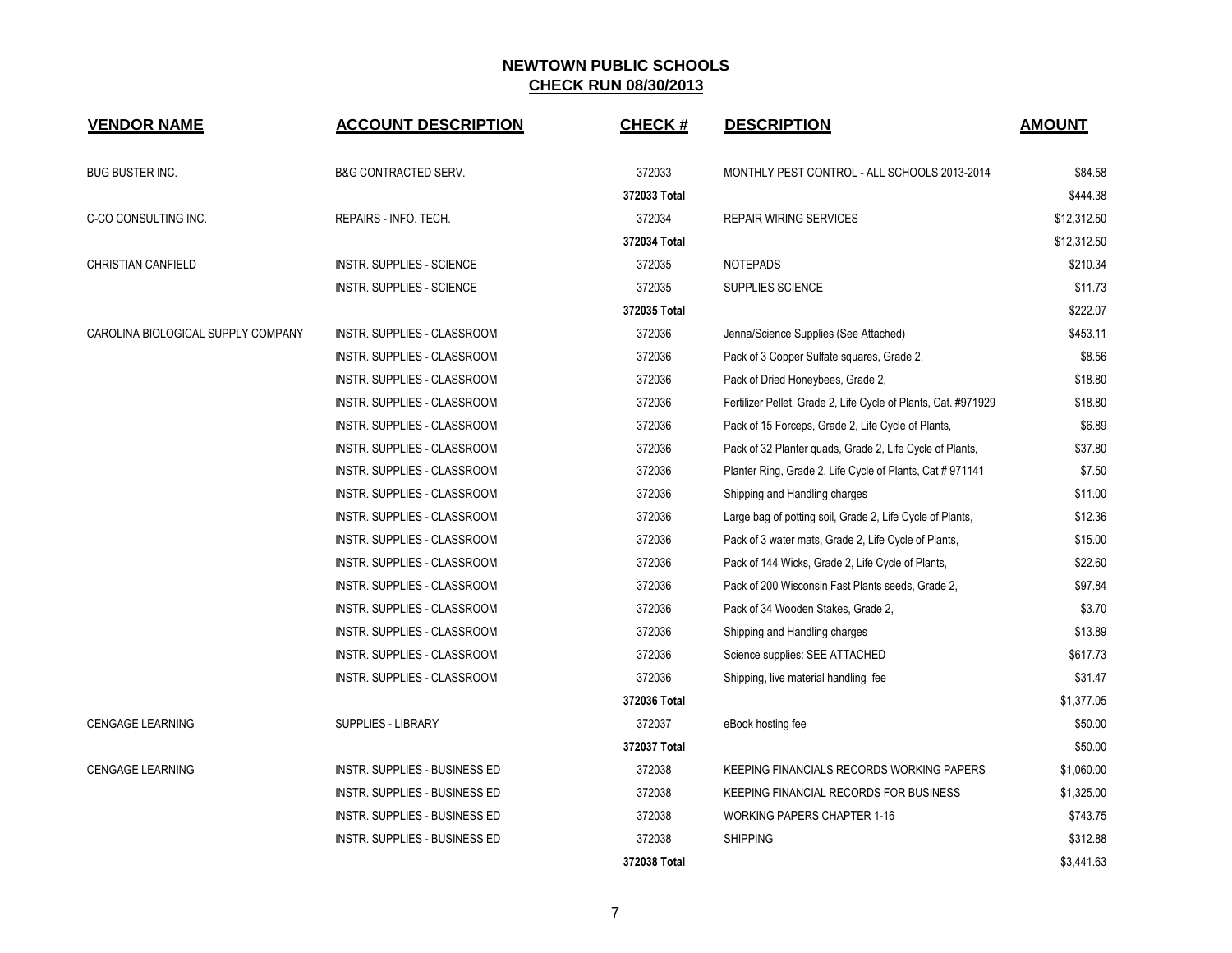| <b>VENDOR NAME</b>                   | <b>ACCOUNT DESCRIPTION</b>           | <b>CHECK#</b> | <b>DESCRIPTION</b>                            | <b>AMOUNT</b> |
|--------------------------------------|--------------------------------------|---------------|-----------------------------------------------|---------------|
| <b>CES</b>                           | TUITION - OUT-OF-DISTRICT            | 372039        | 180 SCHOOL DAYS                               | \$136,660.00  |
|                                      | TUITION - OUT-OF-DISTRICT            | 372039        | 180 SCHOOL DAYS                               | \$122,620.00  |
|                                      |                                      | 372039 Total  |                                               | \$259,280.00  |
| CHINESEMALL.COM INC.                 | <b>INSTR. SUPPLIES - WORLD LANG.</b> | 372040        | LEARN CHINESE WITH ME ISBN 7-107-17545-9      | \$319.80      |
|                                      | INSTR. SUPPLIES - WORLD LANG.        | 372040        | LEARN CHINESE WITH ME ISBN 7-107-18229-3      | \$319.80      |
|                                      | INSTR. SUPPLIES - WORLD LANG.        | 372040        | LEARN CHINESE WITH ME ISBN 7-107-18229-7      | \$319.80      |
|                                      | INSTR. SUPPLIES - WORLD LANG.        | 372040        | <b>SHIPPING</b>                               | \$95.94       |
|                                      |                                      | 372040 Total  |                                               | \$1,055.34    |
| <b>CIRMA</b>                         | LIABILITY/UMBRELLA INS.              | 372041        | 2011-12 LAP REIMB DEDUCTIBLE JULY 13 LAPDED11 | \$15.50       |
|                                      | LIABILITY/UMBRELLA INS.              | 372041        | 2011-12 LAP REIMB DEDUCTIBLE JULY 13 LAPDED10 | \$1,200.00    |
|                                      |                                      | 372041 Total  |                                               | \$1,215.50    |
| <b>CLASSROOM PRODUCTS WAREHOUSE</b>  | <b>INSTR. SUPPLIES - CLASSROOM</b>   | 372042        | digital timers # C9-5512192-no shipping       | \$329.95      |
|                                      |                                      | 372042 Total  |                                               | \$329.95      |
| COMMERCIAL HEATING SUPPLY CO.        | B. & G. REPAIRS - HOM.               | 372043        | <b>HVAC REPAIR PARTS - HOM</b>                | \$76.86       |
|                                      |                                      | 372043 Total  |                                               | \$76.86       |
| CONN CENTER FOR CHILD DEVELOPMENT    | TUITION - OUT-OF-DISTRICT            | 372044        | 220 DAYS                                      | \$40,500.00   |
|                                      |                                      | 372044 Total  |                                               | \$40,500.00   |
| CONNCASE                             | MEMBERSHIPS - PUPIL SERV.            | 372045        | CONCASE                                       | \$370.00      |
|                                      | MEMBERSHIPS - PUPIL SERV.            | 372045        | <b>MEMBERSHIP</b>                             | \$60.00       |
|                                      |                                      | 372045 Total  |                                               | \$430.00      |
| <b>CONNECTICUT LIGHT &amp; POWER</b> | ELECTRICITY - H.                     | 372046        | JULY ENERGY - KW 24,640                       | \$2,301.64    |
|                                      | ELECTRICITY - S.H.                   | 372046        | JULY ENERGY - KW 5,920                        | \$1,376.87    |
|                                      | ELECTRICITY - S.H.                   | 372046        | JULY ENERGY - KW 467                          | \$67.92       |
|                                      | ELECTRICITY - S.H.                   | 372046        | JULY ENERGY - KW 291                          | \$105.84      |
|                                      | ELECTRICITY - M.G.                   | 372046        | JULY ENERGY - KW 16,160                       | \$1,862.96    |
|                                      | ELECTRICITY - HOM.                   | 372046        | JULY ENERGY - KW 50,112                       | \$4,695.94    |
|                                      | ELECTRICITY - RIS.                   | 372046        | JULY ENERGY - KW 204,923                      | \$11,996.25   |
|                                      | ELECTRICITY - M.S.                   | 372046        | JULY ENERGY - KW 24,645                       | \$2,882.34    |
|                                      | ELECTRICITY - M.S.                   | 372046        | JULY ENERGY - KW 952                          | \$157.41      |
|                                      | ELECTRICITY - H.S.                   | 372046        | JULY ENERGY - KW 443,520                      | \$24,318.59   |
|                                      | ELECTRICITY - H.S.                   | 372046        | JULY ENERGY - KW 558                          | \$157.26      |
|                                      | ELECTRICITY - H.S.                   | 372046        | JULY ENERGY - KW 887                          | \$135.17      |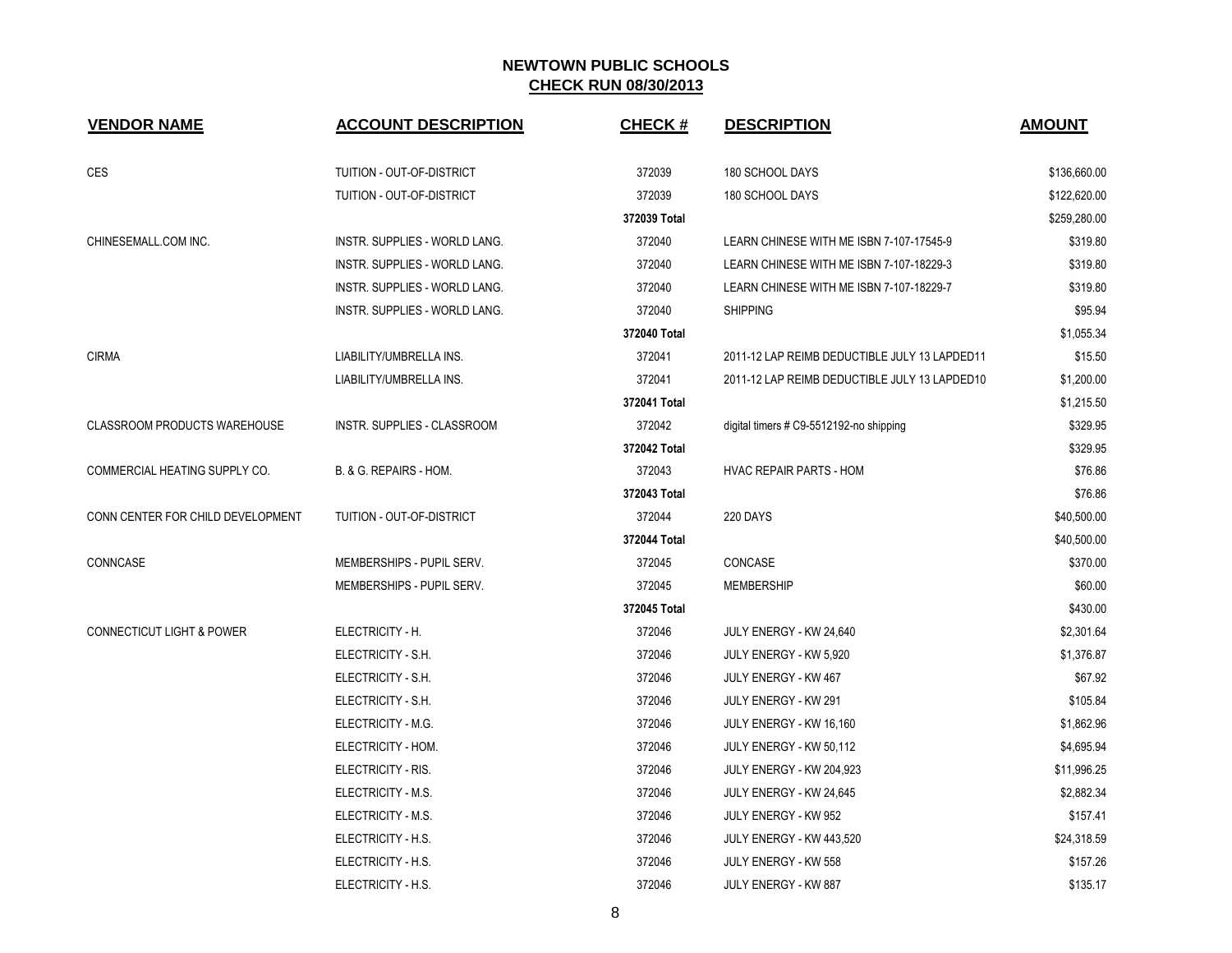| <b>VENDOR NAME</b>                                             | <b>ACCOUNT DESCRIPTION</b>       | <b>CHECK#</b> | <b>DESCRIPTION</b>                                          | <b>AMOUNT</b> |
|----------------------------------------------------------------|----------------------------------|---------------|-------------------------------------------------------------|---------------|
|                                                                |                                  |               |                                                             |               |
| <b>CONNECTICUT LIGHT &amp; POWER</b>                           | ELECTRICITY - H.S.               | 372046        | JULY ENERGY - KW 30                                         | \$96.78       |
|                                                                | ELECTRICITY - C.H.               | 372046        | JULY ENERGY - KW 53,700                                     | \$3,000.56    |
|                                                                |                                  | 372046 Total  |                                                             | \$53,155.53   |
| CONNECTICUT TICK CONTROL LLC                                   | <b>B&amp;G CONTRACTED SERV.</b>  | 372047        | <b>TICK CONTROL PROGRAM</b>                                 | \$4,690.00    |
|                                                                |                                  | 372047 Total  |                                                             | \$4,690.00    |
| CONSOLIDATED ELECTRICAL DISTRIBUTORS INC B&G SUPPLIES - MAINT. |                                  | 372048        | FLUORESCENT LIGHTS - WAREHOUSE STOCK                        | \$45.00       |
|                                                                | <b>B&amp;G SUPPLIES - MAINT.</b> | 372048        | FLUORESCENT LIGHTS - WAREHOUSE STOCK                        | \$1,800.00    |
|                                                                | <b>B&amp;G SUPPLIES - MAINT.</b> | 372048        | FLUORESCENT LIGHTS - WAREHOUSE STOCK                        | \$1,800.00    |
|                                                                | <b>B&amp;G SUPPLIES - MAINT.</b> | 372048        | <b>FLUORESCENT LIGHTS - WAREHOUSE STOCK</b>                 | \$634.17      |
|                                                                | <b>B&amp;G SUPPLIES - MAINT.</b> | 372048        | ELECTRICAL SUPPLIES - ALL SCHOOLS (SHOP STOCK)              | \$3,657.72    |
|                                                                | <b>B&amp;G SUPPLIES - MAINT.</b> | 372048        | ELECTRICAL SUPPLIES - ALL SCHOOLS (SHOP STOCK)              | \$7,367.46    |
|                                                                |                                  | 372048 Total  |                                                             | \$15,304.35   |
| CONTINENTAL PRESS INC.                                         | INSTR. SUPPLIES - CLASSROOM      | 372049        | When a Child Writes # EL3683-7                              | \$131.80      |
|                                                                | INSTR. SUPPLIES - CLASSROOM      | 372049        | When a Child Reads # EL3600-4                               | \$131.80      |
|                                                                | INSTR. SUPPLIES - CLASSROOM      | 372049        | Partners Bookmarks #EL3598-4                                | \$31.80       |
|                                                                | INSTR. SUPPLIES - CLASSROOM      | 372049        | shipping                                                    | \$29.54       |
|                                                                |                                  | 372049 Total  |                                                             | \$324.94      |
| <b>D&amp;H DISTRIBUTING CO.</b>                                | <b>INSTR. SUPPLIES - MATH</b>    | 372050        | TEACHER SET TI-84 + SILVER EZ- SPOT                         | \$7,319.34    |
|                                                                |                                  | 372050 Total  |                                                             | \$7,319.34    |
| NATHALIE DE BRANTES                                            | INSTR. SUPPLIES - CLASSROOM      | 372051        | <b>FACULTY MEETING EXP</b>                                  | \$288.53      |
|                                                                |                                  | 372051 Total  |                                                             | \$288.53      |
| DELL MARKETING L.P.                                            | INSTR. SUPPLIES - SP. ED. PREK-8 | 372052        | DELL LATITUDE 330 AS PER ATTACHED                           | \$670.00      |
|                                                                |                                  | 372052 Total  |                                                             | \$670.00      |
| <b>DELTA EDUCATION</b>                                         | INSTR. SUPPLIES - CLASSROOM      | 372053        | Package of 6 Large Owl Pellets, Grade 3, Animal Adaptations | \$131.70      |
|                                                                | INSTR. SUPPLIES - CLASSROOM      | 372053        | Shipping and Handling charges                               | \$15.80       |
|                                                                | INSTR. SUPPLIES - CLASSROOM      | 372053        | Science Unit supplies-seeds-SEE ATTACHED                    | \$114.35      |
|                                                                | INSTR. SUPPLIES - CLASSROOM      | 372053        | shipping/handling                                           | \$13.73       |
|                                                                |                                  | 372053 Total  |                                                             | \$275.58      |
| <b>DIRECT ENERGY BUSINESS</b>                                  | ELECTRICITY - H.                 | 372054        | JULY ENERGY - KW 24,640                                     | \$1,914.28    |
|                                                                | ELECTRICITY - S.H.               | 372054        | JULY ENERGY - KW 377                                        | \$29.30       |
|                                                                | ELECTRICITY - S.H.               | 372054        | <b>JULY ENERGY - KW 89</b>                                  | \$6.95        |
|                                                                | ELECTRICITY - S.H.               | 372054        | JULY ENERGY - KW 5.920                                      | \$459.92      |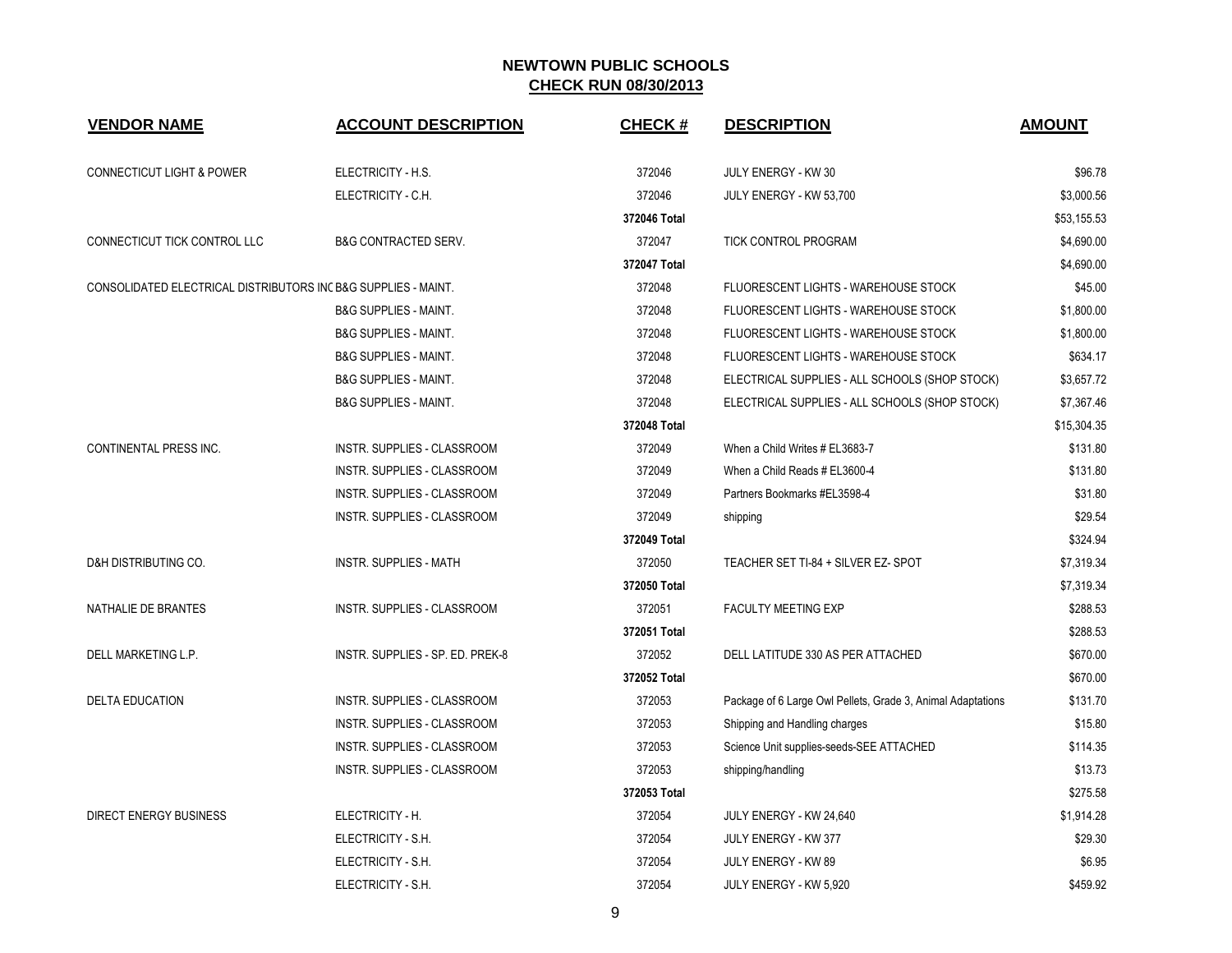| <b>VENDOR NAME</b>                                                   | <b>ACCOUNT DESCRIPTION</b>          | <b>CHECK#</b> | <b>DESCRIPTION</b>                           | <b>AMOUNT</b> |
|----------------------------------------------------------------------|-------------------------------------|---------------|----------------------------------------------|---------------|
| <b>DIRECT ENERGY BUSINESS</b>                                        | ELECTRICITY - S.H.                  | 372054        | JULY ENERGY - KW 291                         | \$22.61       |
|                                                                      | ELECTRICITY - M.G.                  | 372054        | JULY ENERGY - KW 251                         | \$19.53       |
|                                                                      | ELECTRICITY - M.G.                  | 372054        | JULY ENERGY - KW 16,160                      | \$1,255.47    |
|                                                                      | ELECTRICITY - HOM.                  | 372054        | JULY ENERGY - KW 50,112                      | \$3,893.20    |
|                                                                      | ELECTRICITY - M.S.                  | 372054        | JULY ENERGY - KW 126                         | \$9.77        |
|                                                                      | ELECTRICITY - M.S.                  | 372054        | JULY ENERGY - KW 90                          | \$6.95        |
|                                                                      | ELECTRICITY - M.S.                  | 372054        | JULY ENERGY - KW 580                         | \$45.06       |
|                                                                      | ELECTRICITY - M.S.                  | 372054        | JUNE REBILL CREDIT                           | (\$315.65)    |
|                                                                      | ELECTRICITY - M.S.                  | 372054        | JULY ENERGY - KW 24,645                      | \$1,914.67    |
|                                                                      | ELECTRICITY - H.S.                  | 372054        | JULY ENERGY - KW 30                          | \$2.33        |
|                                                                      | ELECTRICITY - H.S.                  | 372054        | JULY ENERGY - KW 558                         | \$43.35       |
|                                                                      | ELECTRICITY - H.S.                  | 372054        | <b>JULY ENERGY - KW 443,520</b>              | \$34,457.07   |
|                                                                      |                                     | 372054 Total  |                                              | \$43,764.81   |
| <b>DISCOVERY EDUCATION</b>                                           | CONTRACTED SERV. - LIBRARY          | 372055        | Subscription renewal for DE streaming        | \$1,570.00    |
|                                                                      |                                     | 372055 Total  |                                              | \$1,570.00    |
| DUMOUCHEL PAPER CO.                                                  | <b>B&amp;G SUPPLIES - CUSTODIAL</b> | 372056        | TRASH LINERS - WAREHOUSE - CUST SUPPLIES     | \$2,523.00    |
|                                                                      | <b>B&amp;G SUPPLIES - CUSTODIAL</b> | 372056        | FINISHING PADS - CUST. SUPPLIES              | \$346.00      |
|                                                                      |                                     | 372056 Total  |                                              | \$2,869.00    |
| EAST HAVEN BUILDERS SUPPLY                                           | B. & G. REPAIRS - S.H.              | 372057        | CHALK HILL A/C                               | \$44.96       |
|                                                                      | <b>B&amp;G SUPPLIES - MAINT.</b>    | 372057        | LUMBER - MAINT SUPPLIES                      | \$285.15      |
|                                                                      |                                     | 372057 Total  |                                              | \$330.11      |
| <b>EBSCO SUBSCRIPTION SERVICE</b>                                    | SUPPLIES - LIBRARY                  | 372058        | Magazine/Journal subscription renewal.       | \$477.31      |
|                                                                      |                                     | 372058 Total  |                                              | \$477.31      |
| <b>EDUCATION WEEK</b>                                                | <b>SUPPLIES - LIBRARY</b>           | 372059        | <b>Education Week Subscription</b>           | \$59.94       |
|                                                                      |                                     | 372059 Total  |                                              | \$59.94       |
| EDUCATIONAL INNOVATIONS INC.                                         | INSTR. SUPPLIES - CLASSROOM         | 372060        | Clear Jel-science curriculum-SS14A           | \$19.90       |
|                                                                      | INSTR. SUPPLIES - CLASSROOM         | 372060        | Shipping/handling                            | \$7.95        |
|                                                                      |                                     | 372060 Total  |                                              | \$27.85       |
| EPS/SCHOOL SPECIALTY LITERACY & INTERVEN INSTR. SUPPLIES - CLASSROOM |                                     | 372061        | Words I Use When I Write # Y466-GAX          | \$123.75      |
|                                                                      |                                     | 372061 Total  |                                              | \$123.75      |
| <b>EQUIP CORPORATION</b>                                             | <b>EQUIP RENTAL - B&amp;G</b>       | 372062        | STORAGE CONTAINER RENTAL - E-726 (2013-2014) | \$75.00       |
|                                                                      | <b>EQUIP RENTAL - SPORTS</b>        | 372062        | RENTAL OF CONTAINERS                         | \$75.00       |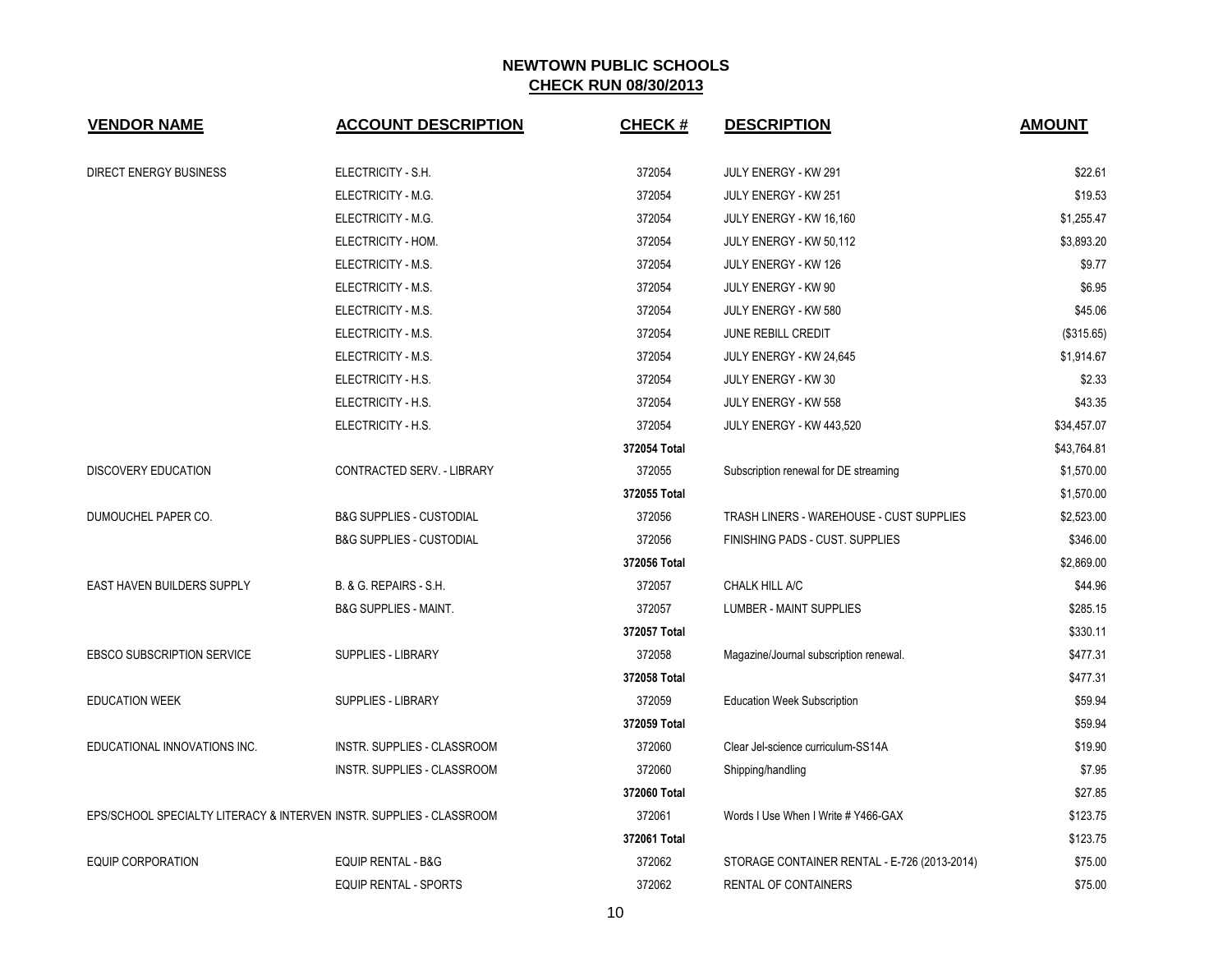| <b>VENDOR NAME</b>               | <b>ACCOUNT DESCRIPTION</b>          | <b>CHECK#</b> | <b>DESCRIPTION</b>                  | <b>AMOUNT</b> |
|----------------------------------|-------------------------------------|---------------|-------------------------------------|---------------|
| <b>EQUIP CORPORATION</b>         | <b>EQUIP RENTAL - SPORTS</b>        | 372062        | RENTAL OF CONTAINERS                | \$95.00       |
|                                  | <b>EQUIP RENTAL - SPORTS</b>        | 372062        | RENTAL OF CONTAINERS                | \$75.00       |
|                                  |                                     | 372062 Total  |                                     | \$320.00      |
| ERIC ARMIN INC.                  | INSTR. SUPPLIES - CLASSROOM         | 372063        | Math/Science supplies-See attached  | \$245.74      |
|                                  |                                     | 372063 Total  |                                     | \$245.74      |
| <b>EXCEL TUTORING LLC</b>        | <b>TUTORS - HOMEBOUND</b>           | 372064        | HOMEBOUND TUTORING OF STUDENTS      | \$546.25      |
|                                  | <b>TUTORS - HOMEBOUND</b>           | 372064        | HOMEBOUND TUTORING OF STUDENTS      | \$200.00      |
|                                  | <b>TUTORS - HOMEBOUND</b>           | 372064        | HOMEBOUND TUTORING OF STUDENTS      | \$982.50      |
|                                  | <b>TUTORS - HOMEBOUND</b>           | 372064        | HOMEBOUND TUTORING OF STUDENTS      | \$310.00      |
|                                  | <b>TUTORS - HOMEBOUND</b>           | 372064        | HOMEBOUND TUTORING OF STUDENTS      | \$60.00       |
|                                  | <b>TUTORS - HOMEBOUND</b>           | 372064        | HOMEBOUND TUTORING OF STUDENTS      | \$465.00      |
|                                  | <b>TUTORS - HOMEBOUND</b>           | 372064        | HOMEBOUND TUTORING OF STUDENTS      | \$620.00      |
|                                  | <b>TUTORS - HOMEBOUND</b>           | 372064        | HOMEBOUND TUTORING OF STUDENTS      | \$30.00       |
|                                  |                                     | 372064 Total  |                                     | \$3,213.75    |
| F & M ELECTRICAL SUPPLY CO, INC. | B. & G. REPAIRS - H.                | 372065        | OUTSIDE LTS 1921 BLDG. - HAWLEY     | \$304.22      |
|                                  | <b>B&amp;G SUPPLIES - MAINT.</b>    | 372065        | NUT DRIVER SET, SPLITTERS, HEX NUTS | \$52.05       |
|                                  | <b>B&amp;G SUPPLIES - MAINT.</b>    | 372065        | NUT DRIVER SET, SPLITTERS, HEX NUTS | \$385.10      |
|                                  |                                     | 372065 Total  |                                     | \$741.37      |
| <b>FAIR AUTO SUPPLY</b>          | <b>REPAIRS - MAINT.</b>             | 372066        | <b>MAINT VEHICLE REPAIR PARTS</b>   | \$529.95      |
|                                  | <b>REPAIRS - MAINT.</b>             | 372066        | <b>MAINT VEHICLE REPAIR PARTS</b>   | \$23.33       |
|                                  | <b>REPAIRS - MAINT.</b>             | 372066        | <b>MAINT VEHICLE REPAIR PARTS</b>   | \$59.88       |
|                                  | <b>REPAIRS - MAINT.</b>             | 372066        | MAINT VEHICLE REPAIR PARTS          | \$30.98       |
|                                  |                                     | 372066 Total  |                                     | \$644.14      |
| <b>BARRY FALCONER</b>            | <b>B&amp;G SUPPLIES - CUSTODIAL</b> | 372067        | SHOE'S (40879)                      | \$100.00      |
|                                  |                                     | 372067 Total  |                                     | \$100.00      |
| FILMAROBICS INC.                 | INSTR. SUPPLIES - WORLD LANG.       | 372068        | 420 VIVA CUBA-DVD                   | \$19.95       |
|                                  | INSTR. SUPPLIES - WORLD LANG.       | 372068        | 330 HUGO-DVD                        | \$19.95       |
|                                  | INSTR. SUPPLIES - WORLD LANG.       | 372068        | MONSIEUR LAZHAR DVD                 | \$29.95       |
|                                  | INSTR. SUPPLIES - WORLD LANG.       | 372068        | LA VIE EN ROSE DVD                  | \$14.95       |
|                                  | INSTR. SUPPLIES - WORLD LANG.       | 372068        | <b>SHIPPING</b>                     | \$29.95       |
|                                  | INSTR. SUPPLIES - WORLD LANG.       | 372068        | 332 RAFLE DVD                       | \$11.95       |
|                                  |                                     | 372068 Total  |                                     | \$126.70      |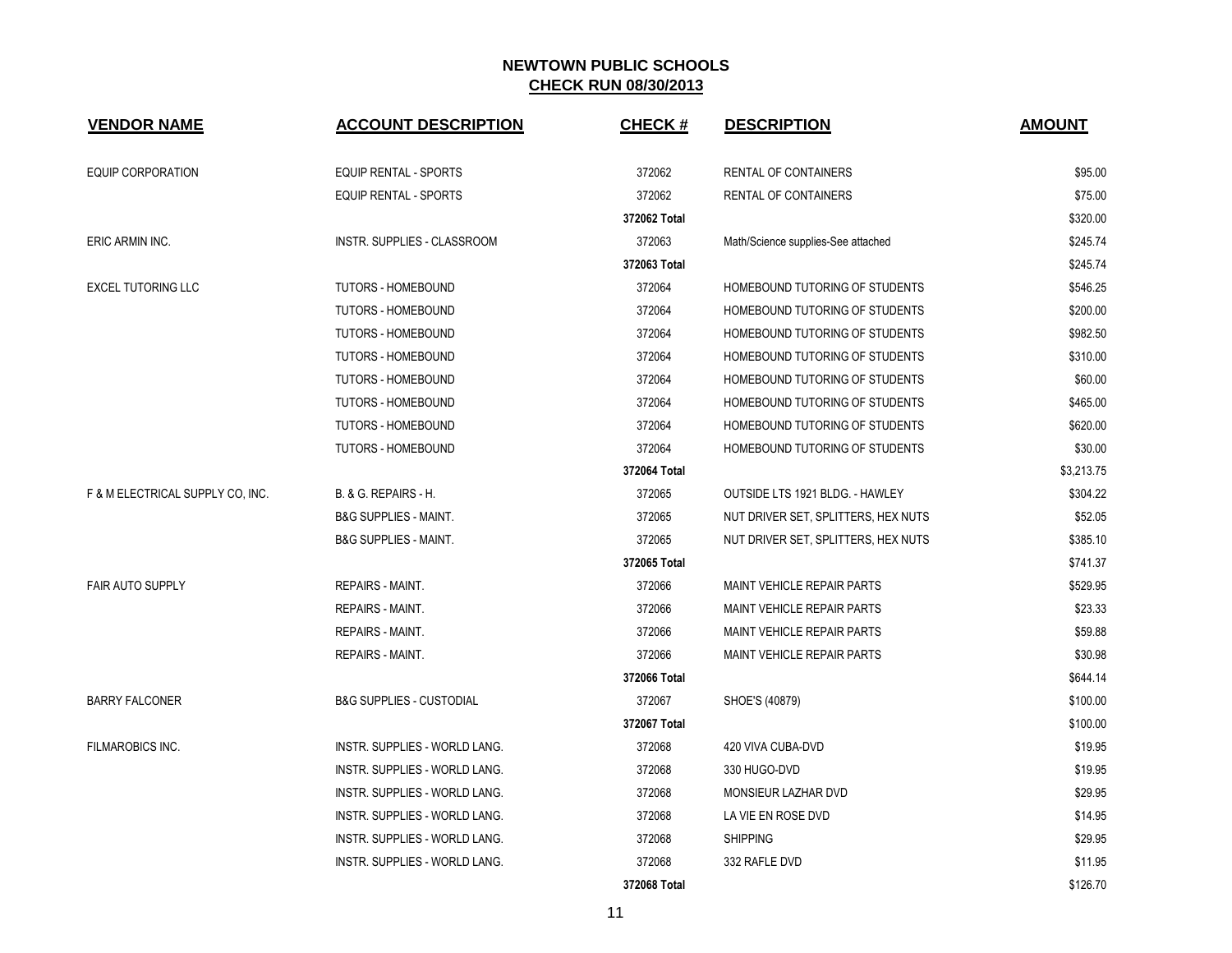| <b>VENDOR NAME</b>                          | <b>ACCOUNT DESCRIPTION</b>          | <b>CHECK#</b> | <b>DESCRIPTION</b>                                  | <b>AMOUNT</b> |
|---------------------------------------------|-------------------------------------|---------------|-----------------------------------------------------|---------------|
| <b>FOLLETT EDUCATIONAL SERVICES</b>         | <b>TEXTBOOKS - SOC. STUDIES</b>     | 372069        | MCDO 2000 PSYCHOLOGY                                | \$898.00      |
|                                             | INSTR. SUPPLIES - WORLD LANG.       | 372069        | AVANCEMOS- BIEN DIT- TE AVAN RESOURCES              | \$4,380.85    |
|                                             | INSTR. SUPPLIES - WORLD LANG.       | 372069        | ECCE ROMANI II ACTIVITY BOOK ISBN 978-0-133611182   | \$852.50      |
|                                             | INSTR. SUPPLIES - WORLD LANG.       | 372069        | ECCE ROMANI III ACTIVITY BOOK- ISBN 978-0-133610956 | \$450.00      |
|                                             |                                     | 372069 Total  |                                                     | \$6,581.35    |
| <b>GERONNURSING &amp; RESPITE CARE INC.</b> | PROF. SERV. - HEALTH ELEM/RIS       | 372070        | LPN SERVICES - STARR PROGRAM                        | \$1,201.52    |
|                                             | PROF. SERV. - HEALTH ELEM/RIS       | 372070        | LPN SERVICES - STARR PROGRAM                        | \$1,201.52    |
|                                             |                                     | 372070 Total  |                                                     | \$2,403.04    |
| <b>GLOBAL EQUIPMENT COMPANY</b>             | OFF. SUPPLIES - ADMIN.              | 372071        | Replacement secretarial chairs, Item WB248623       | \$459.00      |
|                                             | OFF. SUPPLIES - ADMIN.              | 372071        | Shipping charge                                     | \$56.00       |
|                                             | OFF. SUPPLIES - ADMIN.              | 372071        | Shipping charge                                     | \$27.00       |
|                                             | INSTR. SUPPLIES - CLASSROOM         | 372071        | Replacement teacher chair, Item WB506572BK          | \$214.95      |
|                                             | <b>B&amp;G SUPPLIES - CUSTODIAL</b> | 372071        | RECYCLING CONTAINERS / WASTEBASKETS                 | \$990.90      |
|                                             |                                     | 372071 Total  |                                                     | \$1,747.85    |
| GOOGLE, INC.                                | CONTRACTED SERV. - INFO. TECH.      | 372072        | Additional Users for Google Archiving and Discovery | \$57.75       |
|                                             |                                     | 372072 Total  |                                                     | \$57.75       |
| GOVCONNECTION, INC.                         | INSTR. SUPPLIES - P.E.              | 372073        | BLACK HIGH YIELD TONER CARTRIDGE                    | \$164.76      |
|                                             | INSTR. SUPPLIES - P.E.              | 372073        | 36A BLACK TONER CARTRIDGE FOR HP LASER JET          | \$143.99      |
|                                             | INSTR. SUPPLIES - CLASSROOM         | 372073        | TN350 TONER CARTRIDGE                               | \$119.90      |
|                                             | INSTR. SUPPLIES - INFO. TECH.       | 372073        | Cat6 550MHz Snag less Patch Cable Yellow 3ft.       | \$237.00      |
|                                             | <b>SECURITY SUPPLIES</b>            | 372073        | 304A Cyan Toner Cartridge CC531A HP                 | \$124.99      |
|                                             | <b>SECURITY SUPPLIES</b>            | 372073        | 304A Yellow Toner Cartridge CC532A HP               | \$124.99      |
|                                             | <b>SECURITY SUPPLIES</b>            | 372073        | 304A CC533A Magenta Toner Cartridge HP              | \$124.99      |
|                                             | <b>SECURITY SUPPLIES</b>            | 372073        | 304A Black Toner Cartridge CC530A HP                | \$124.99      |
|                                             |                                     | 372073 Total  |                                                     | \$1,165.61    |
| <b>GRAINGER</b>                             | B. & G. REPAIRS - H.S.              | 372074        | <b>FAUCET REPAIRS - NHS</b>                         | \$185.09      |
|                                             | B. & G. REPAIRS - H.S.              | 372074        | <b>FAUCET REPAIRS - NHS</b>                         | \$194.01      |
|                                             | B. & G. REPAIRS - H.S.              | 372074        | <b>FAUCET REPAIRS - NHS</b>                         | \$286.66      |
|                                             | B. & G. REPAIRS - H.S.              | 372074        | <b>FAUCET REPAIRS - NHS</b>                         | \$171.21      |
|                                             | <b>B&amp;G SUPPLIES - MAINT.</b>    | 372074        | OSHA REQUIRED ARC FLASH SAFETY CLOTHES              | \$973.85      |
|                                             | <b>B&amp;G SUPPLIES - MAINT.</b>    | 372074        | OSHA REQUIRED ARC FLASH SAFETY CLOTHES              | (\$152.80)    |
|                                             | <b>B&amp;G SUPPLIES - MAINT.</b>    | 372074        | OSHA REQUIRED ARC FLASH SAFETY CLOTHES              | \$152.80      |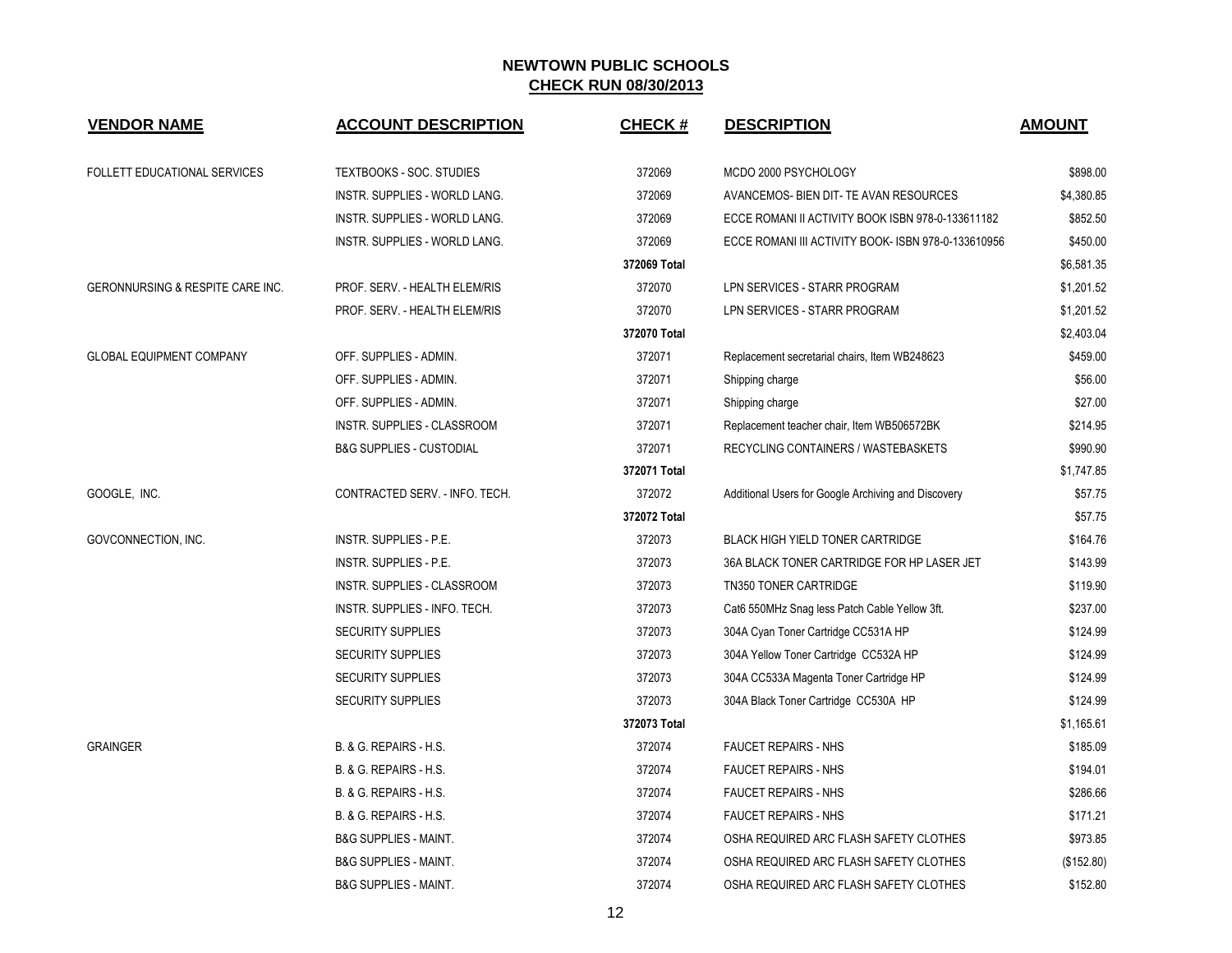| <b>VENDOR NAME</b>              | <b>ACCOUNT DESCRIPTION</b>           | <b>CHECK#</b> | <b>DESCRIPTION</b>                                            | <b>AMOUNT</b> |
|---------------------------------|--------------------------------------|---------------|---------------------------------------------------------------|---------------|
| <b>GRAINGER</b>                 | <b>B&amp;G SUPPLIES - MAINT.</b>     | 372074        | PARKING SIGNS, SOLVENT, SEALANT TAPE, PIVOT FAN               | \$43.13       |
|                                 | <b>B&amp;G SUPPLIES - MAINT.</b>     | 372074        | PARKING SIGNS, SOLVENT, SEALANT TAPE, PIVOT FAN               | \$190.80      |
|                                 | B. & G. REPAIRS - H.S.               | 372074        | DEHUMIDIFIERS, RUBBER WHEELS, JIGSAW KIT, FAUCETS             | \$93.54       |
|                                 | B. & G. REPAIRS - H.S.               | 372074        | DEHUMIDIFIERS, RUBBER WHEELS, JIGSAW KIT, FAUCETS             | \$283.82      |
|                                 | B. & G. REPAIRS - H.S.               | 372074        | DEHUMIDIFIERS, RUBBER WHEELS, JIGSAW KIT, FAUCETS             | \$178.71      |
|                                 | B. & G. REPAIRS - H.S.               | 372074        | DEHUMIDIFIERS, RUBBER WHEELS, JIGSAW KIT, FAUCETS             | \$58.43       |
|                                 | B. & G. REPAIRS - H.S.               | 372074        | DEHUMIDIFIERS, RUBBER WHEELS, JIGSAW KIT, FAUCETS             | \$379.76      |
|                                 | B. & G. REPAIRS - H.S.               | 372074        | DEHUMIDIFIERS, RUBBER WHEELS, JIGSAW KIT, FAUCETS             | \$204.84      |
|                                 | B. & G. REPAIRS - H.S.               | 372074        | DEHUMIDIFIERS, RUBBER WHEELS, JIGSAW KIT, FAUCETS             | \$124.28      |
|                                 | B. & G. REPAIRS - H.S.               | 372074        | DEHUMIDIFIERS, RUBBER WHEELS, JIGSAW KIT, FAUCETS             | \$1,259.70    |
|                                 | B. & G. REPAIRS - H.S.               | 372074        | <b>TOILET REPAIRS - NHS</b>                                   | \$138.83      |
|                                 | B. & G. REPAIRS - H.S.               | 372074        | TOILET REPAIRS - NHS                                          | \$1,524.36    |
|                                 |                                      | 372074 Total  |                                                               | \$6,291.02    |
| HB COMMUNICATIONS INC.          | REPAIRS - INFO. TECH.                | 372075        | Preventive Maintenance Agreement for Audiovisual Systems      | \$12,090.00   |
|                                 |                                      | 372075 Total  |                                                               | \$12,090.00   |
| <b>HEINEMANN</b>                | TEXTBOOKS - CLASSROOM                | 372076        | Units of Study-Writing gr 3 w/trade books #978-0-325-04756-0  | \$895.00      |
|                                 | TEXTBOOKS - CLASSROOM                | 372076        | units of study-writing gr 4 w/trade books # 978-0-325-04757-7 | \$895.00      |
|                                 | TEXTBOOKS - CLASSROOM                | 372076        | shipping                                                      | \$179.00      |
|                                 |                                      | 372076 Total  |                                                               | \$1,969.00    |
| HERFF JONES, INC.               | INSTR. SUPPLIES - CLASSROOM          | 372077        | <b>DIPLOMAS</b>                                               | \$30.38       |
|                                 |                                      | 372077 Total  |                                                               | \$30.38       |
| HOMETOWN TOOL LLC               | <b>B&amp;G SUPPLIES - MAINT.</b>     | 372078        | HEAVY DUTY DRILL, MILWAUKEE CORDLESS DRILL,                   | \$139.00      |
|                                 | <b>B&amp;G SUPPLIES - MAINT.</b>     | 372078        | HEAVY DUTY DRILL, MILWAUKEE CORDLESS DRILL,                   | \$547.95      |
|                                 | <b>B&amp;G SUPPLIES - CUSTODIAL</b>  | 372078        | CUSTODIAN UNIFORM (2013-2014)                                 | \$113.97      |
|                                 |                                      | 372078 Total  |                                                               | \$800.92      |
| <b>HOUGHTON MIFFLIN COMPANY</b> | <b>INSTR. SUPPLIES - WORLD LANG.</b> | 372079        | DIFFERENTIATED CD-ROM ISBN 978-0-030-94093-4                  | \$93.60       |
|                                 | INSTR. SUPPLIES - WORLD LANG.        | 372079        | <b>SHIPPING</b>                                               | \$10.00       |
|                                 |                                      | 372079 Total  |                                                               | \$103.60      |
| <b>ITSAVVY LLC</b>              | REPAIRS - INFO. TECH.                | 372080        | Tripp Lite replacement Battery Cartridge #54                  | \$303.62      |
|                                 | INSTR. SUPPLIES - INFO. TECH.        | 372080        | Tripp Lite Smart Online SU1500RTXK2UA                         | \$1,211.58    |
|                                 |                                      | 372080 Total  |                                                               | \$1,515.20    |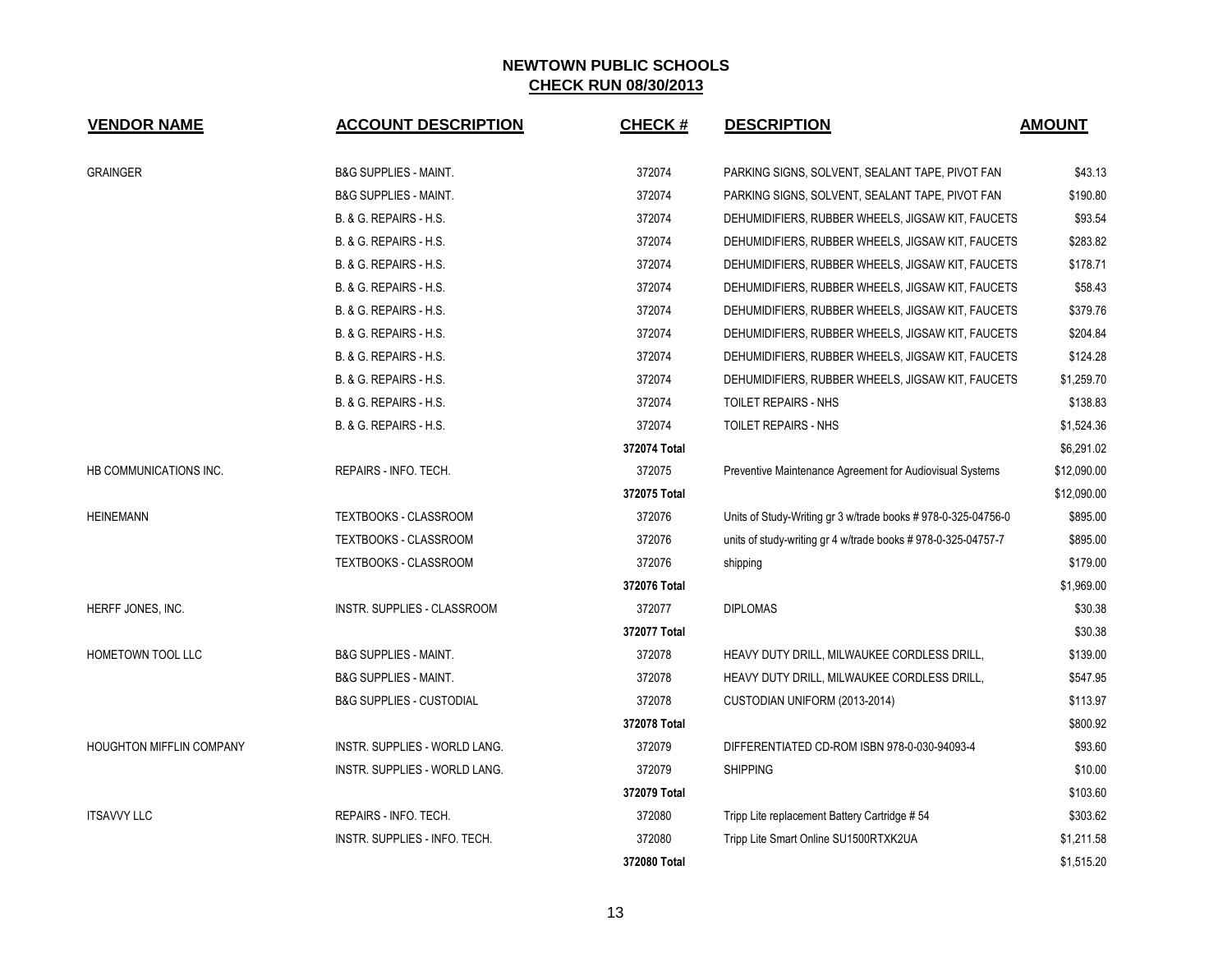| <b>VENDOR NAME</b>                 | <b>ACCOUNT DESCRIPTION</b>          | <b>CHECK#</b> | <b>DESCRIPTION</b>                            | <b>AMOUNT</b> |
|------------------------------------|-------------------------------------|---------------|-----------------------------------------------|---------------|
| TINA JONES                         | <b>INSTR. SUPPLIES - MUSIC</b>      | 372081        | STORAGE CONTAINERS                            | \$233.05      |
|                                    |                                     | 372081 Total  |                                               | \$233.05      |
| KAPLAN EARLY LEARNING CO.          | INSTR. SUPPLIES - SP. ED. PREK-8    | 372082        | AS PER ATTACHED ORDER                         | \$133.74      |
|                                    |                                     | 372082 Total  |                                               | \$133.74      |
| LAKESHORE LEARNING MATERIALS       | INSTR. SUPPLIES - CLASSROOM         | 372083        | Magna tiles, DG546, starter set               | \$199.96      |
|                                    | INSTR. SUPPLIES - CLASSROOM         | 372083        | Elapsed time write and wipe boards, FF726     | \$99.95       |
|                                    |                                     | 372083 Total  |                                               | \$299.91      |
| LANAHAN PUBLISHERS INC.            | TEXTBOOKS - SOC. STUDIES            | 372084        | IN THE AMERICAN POLITY FIFTH EDITION          | \$1,008.00    |
|                                    |                                     | 372084 Total  |                                               | \$1,008.00    |
| LAWSON PRODUCTS INC.               | <b>B&amp;G SUPPLIES - MAINT.</b>    | 372085        | MISCELLANEOUS MAINT SHOP TOOLS / SUPPLIES     | \$2,324.23    |
|                                    | <b>B&amp;G SUPPLIES - MAINT.</b>    | 372085        | MISCELLANEOUS MAINT SHOP TOOLS / SUPPLIES     | \$51.49       |
|                                    | <b>B&amp;G SUPPLIES - MAINT.</b>    | 372085        | MISCELLANEOUS MAINT SHOP TOOLS / SUPPLIES     | \$925.83      |
|                                    | <b>B&amp;G SUPPLIES - MAINT.</b>    | 372085        | MISCELLANEOUS MAINT SHOP TOOLS / SUPPLIES     | \$2,317.84    |
|                                    | <b>B&amp;G SUPPLIES - MAINT.</b>    | 372085        | MISCELLANEOUS MAINT SHOP TOOLS / SUPPLIES     | \$288.57      |
|                                    | <b>B&amp;G SUPPLIES - MAINT.</b>    | 372085        | MISCELLANEOUS MAINT SHOP TOOLS / SUPPLIES     | \$2,632.91    |
|                                    |                                     | 372085 Total  |                                               | \$8,540.87    |
| <b>LEARNING FORWARD</b>            | MEMBERSHIPS - STAFF DEVELOP.        | 372086        | Organizational Membership RENEWAL             | \$299.00      |
|                                    |                                     | 372086 Total  |                                               | \$299.00      |
| LEE & LOW BOOKS INC.               | INSTR. SUPPLIES - CLASSROOM         | 372087        | sets Teachers College Assessment A-k # 602641 | \$297.00      |
|                                    | INSTR. SUPPLIES - CLASSROOM         | 372087        | shipping                                      | \$14.85       |
|                                    |                                     | 372087 Total  |                                               | \$311.85      |
| LONGSTRETH SPORTING GOODS LLC      | <b>INSTR. SUPPLIES - SPORTS</b>     | 372088        | PAIR OF QUICK GOAL FIELD HOCKEY               | \$3,500.00    |
|                                    | <b>INSTR. SUPPLIES - SPORTS</b>     | 372088        | <b>SHIPPING</b>                               | \$285.00      |
|                                    |                                     | 372088 Total  |                                               | \$3,785.00    |
| <b>MAGNAKLEEN SERVICES LLC</b>     | <b>B&amp;G SUPPLIES - CUSTODIAL</b> | 372089        | MOP / RUG SERVICE (ALL SCHOOLS) - 2013-2014   | \$166.50      |
|                                    |                                     | 372089 Total  |                                               | \$166.50      |
| <b>GAIL MALETZ</b>                 | OTHER SUPPLIES - STAFF DEVELOP.     | 372090        | STEPPING STONES                               | \$64.08       |
|                                    |                                     | 372090 Total  |                                               | \$64.08       |
| MANKA CONSTRUCTION & REMOLDING LLC | B. & G. REPAIRS - S.H.              | 372091        | MOVE WINDOW A/C UNIT - CHALK HILL             | \$280.00      |
|                                    |                                     | 372091 Total  |                                               | \$280.00      |
| THE MARKERBOARD PEOPLE             | <b>INSTR. SUPPLIES - MATH</b>       | 372092        | PK 9X12 36 STUDENT COMBO SET-BXYC0912-2X-     | \$513.00      |
|                                    | <b>INSTR. SUPPLIES - MATH</b>       | 372092        | <b>SHIPPING</b>                               | \$51.30       |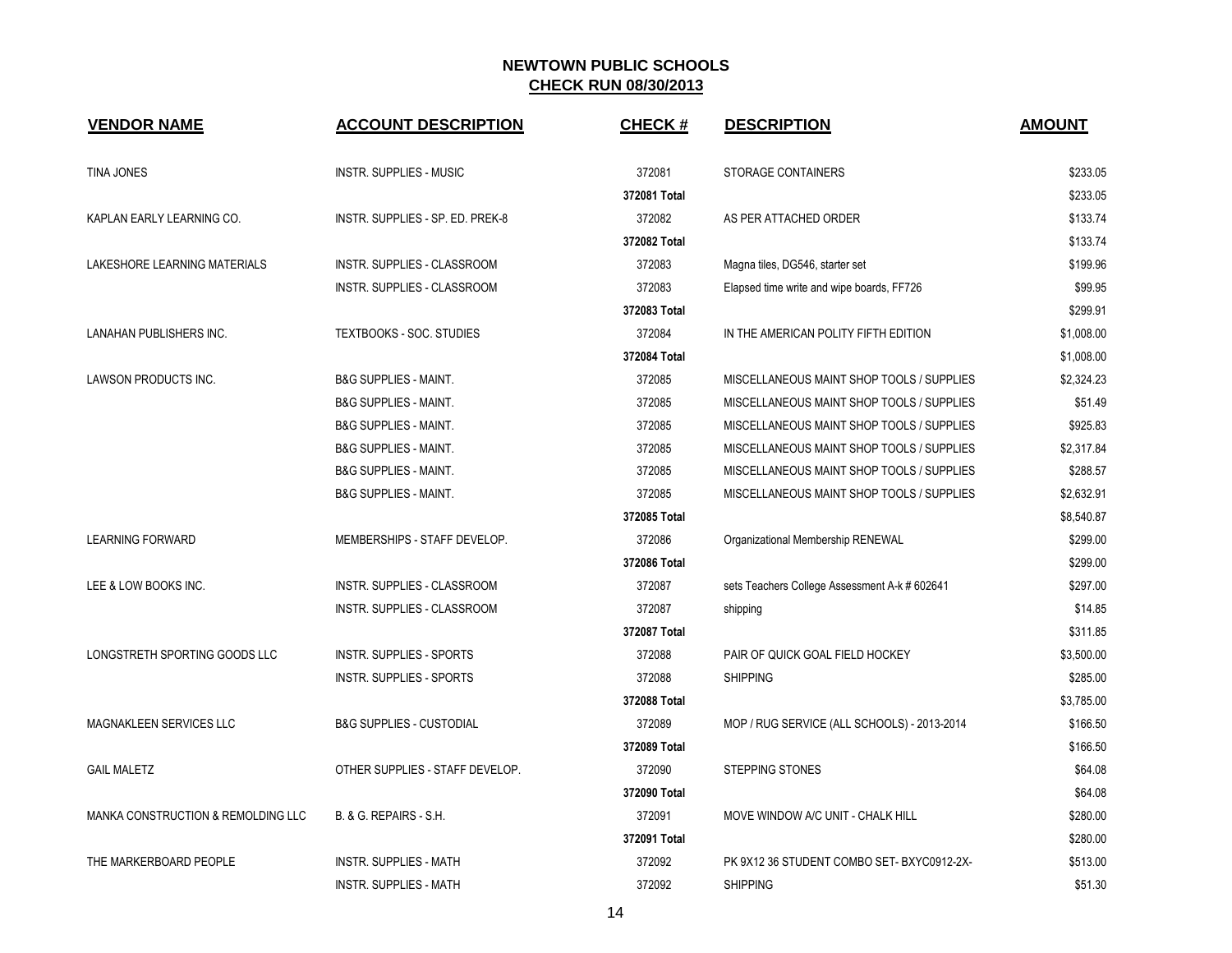| <b>VENDOR NAME</b>     | <b>ACCOUNT DESCRIPTION</b>          | <b>CHECK#</b> | <b>DESCRIPTION</b>                                    | <b>AMOUNT</b> |
|------------------------|-------------------------------------|---------------|-------------------------------------------------------|---------------|
| THE MARKERBOARD PEOPLE | INSTR. SUPPLIES - CLASSROOM         | 372092        | single sided blank white boards                       | \$250.00      |
|                        | INSTR. SUPPLIES - CLASSROOM         | 372092        | shipping                                              | \$25.00       |
|                        |                                     | 372092 Total  |                                                       | \$839.30      |
| W.B. MASON., INC.      | INSTR. SUPPLIES - SP. ED. PREK-8    | 372093        | <b>VIEW BINDER</b>                                    | \$27.10       |
|                        | OFF. SUPPLIES - BUS. SERV.          | 372093        | <b>SUPPLIES 2013/14</b>                               | \$19.16       |
|                        | OFF. SUPPLIES - BUS. SERV.          | 372093        | <b>SUPPLIES 2013/14</b>                               | \$51.96       |
|                        | OFF. SUPPLIES - BUS. SERV.          | 372093        | <b>SUPPLIES 2013/14</b>                               | \$9.58        |
|                        | OFF. SUPPLIES - BUS. SERV.          | 372093        | <b>SUPPLIES 2013/14</b>                               | (\$24.00)     |
|                        | OFF. SUPPLIES - BUS. SERV.          | 372093        | SUPPLIES 2013/14                                      | (\$18.00)     |
|                        | OFF. SUPPLIES - BUS. SERV.          | 372093        | <b>SUPPLIES 2013/14</b>                               | \$11.50       |
|                        | INSTR. SUPPLIES - SOC. STUDIES      | 372093        | CRAYOLA-BINDER-EASEL PADS-INDEX CARDS                 | \$239.95      |
|                        | INSTR. SUPPLIES - SOC. STUDIES      | 372093        | CRAYOLA-BINDER-EASEL PADS-INDEX CARDS                 | \$2,261.75    |
|                        | INSTR. SUPPLIES - CLASSROOM         | 372093        | Student Carrels for Reading classroom, Item BLT-90082 | \$585.00      |
|                        | INSTR. SUPPLIES - CLASSROOM         | 372093        | Grade 3 supplies: SEE ATTACHED: eraser caps, scissors | \$104.20      |
|                        | <b>INSTR. SUPPLIES - CLASSROOM</b>  | 372093        | Grade 3 supplies: SEE ATTACHED: eraser caps, scissors | \$15.70       |
|                        | INSTR. SUPPLIES - CLASSROOM         | 372093        | Pre-School Program Classroom Supplies, State of CT    | \$156.00      |
|                        | INSTR. SUPPLIES - CLASSROOM         | 372093        | Pre-School Program Classroom Supplies, State of CT    | \$15.02       |
|                        | INSTR. SUPPLIES - CLASSROOM         | 372093        | Pre-School Program Classroom Supplies, State of CT    | \$41.97       |
|                        | INSTR. SUPPLIES - CLASSROOM         | 372093        | Single Black dry erase markers, item 80001.           | \$73.00       |
|                        | INSTR. SUPPLIES - CLASSROOM         | 372093        | Expo Dry Erase markers, 4 ct. Item 80074              | \$328.50      |
|                        | INSTR. SUPPLIES - SP. ED. PREK-8    | 372093        | AS PER ATTACHED ORDER                                 | \$9.98        |
|                        | OTHER SUPPLIES - STAFF DEVELOP.     | 372093        | Binders 1 inch UNV-20962                              | \$95.52       |
|                        | OFF. SUPPLIES - PUPIL SERV.         | 372093        | CARTRIDGES HEWCF340A                                  | \$331.99      |
|                        | OFF. SUPPLIES - PUPIL SERV.         | 372093        | CARTRIDGES HEWCC530AD                                 | \$177.99      |
|                        | <b>B&amp;G SUPPLIES - ADMIN.</b>    | 372093        | WATER COOLER / WATER - MAINTENANCE SHOP               | \$189.00      |
|                        | <b>B&amp;G SUPPLIES - ADMIN.</b>    | 372093        | WATER COOLER / WATER - MAINTENANCE SHOP               | (\$18.00)     |
|                        | <b>B&amp;G SUPPLIES - ADMIN.</b>    | 372093        | WATER COOLER / WATER - MAINTENANCE SHOP               | \$14.37       |
|                        |                                     | 372093 Total  |                                                       | \$4,699.24    |
| MATHEMATICAL OLYMPIADS | MEMBERSHIPS - CLASSROOM             | 372094        | Membership:                                           | \$99.00       |
|                        |                                     | 372094 Total  |                                                       | \$99.00       |
| REINALDO MEDINA        | <b>B&amp;G SUPPLIES - CUSTODIAL</b> | 372095        | SHOE'S (40879)                                        | \$100.00      |
|                        |                                     | 372095 Total  |                                                       | \$100.00      |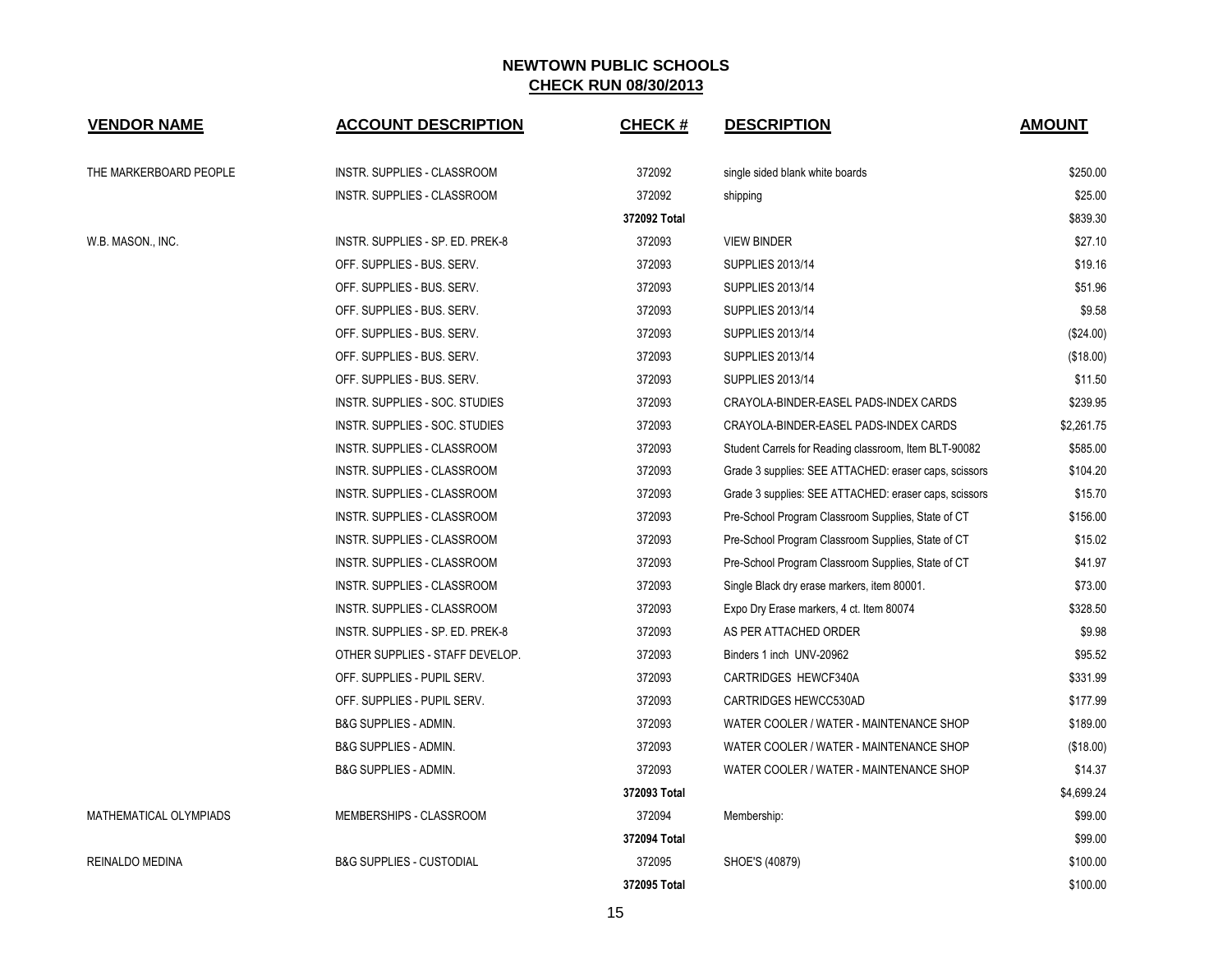| <b>VENDOR NAME</b>         | <b>ACCOUNT DESCRIPTION</b>          | <b>CHECK#</b> | <b>DESCRIPTION</b>                               | <b>AMOUNT</b> |
|----------------------------|-------------------------------------|---------------|--------------------------------------------------|---------------|
| E. A. MORSE & CO. INC.     | <b>B&amp;G SUPPLIES - CUSTODIAL</b> | 372096        | CUSTODIAL SUPPLIES - ALL SCHOOLS (WAREHOUSE)     | \$28,094.89   |
|                            | <b>B&amp;G SUPPLIES - CUSTODIAL</b> | 372096        | CUSTODIAL SUPPLIES - ALL SCHOOLS (WAREHOUSE)     | \$1,363.68    |
|                            | <b>REPAIRS - CUSTODIAL</b>          | 372096        | CUSTODIAL MACHINE REPAIRS - HOM / NHS            | \$1,509.86    |
|                            | <b>REPAIRS - CUSTODIAL</b>          | 372096        | CUSTODIAL MACHINE REPAIRS - HOM / NHS            | \$1,288.58    |
|                            | REPAIRS - CUSTODIAL                 | 372096        | CUSTODIAL MACHINE REPAIRS - HOM / NHS            | \$145.60      |
|                            | <b>REPAIRS - CUSTODIAL</b>          | 372096        | CUSTODIAL MACHINE REPAIRS - HOM / NHS            | \$84.80       |
|                            | <b>REPAIRS - CUSTODIAL</b>          | 372096        | <b>CUSTODIAL MACHINE REPAIRS - HOM / NHS</b>     | \$273.00      |
|                            | <b>REPAIRS - CUSTODIAL</b>          | 372096        | <b>CUSTODIAL MACHINE - REPAIR PARTS</b>          | \$198.04      |
|                            | <b>REPAIRS - CUSTODIAL</b>          | 372096        | CUSTODIAL MACHINE - REPAIR PARTS                 | \$138.40      |
|                            |                                     | 372096 Total  |                                                  | \$33,096.85   |
| <b>NASCO</b>               | <b>INSTR. SUPPLIES - ART</b>        | 372097        | Cray-Pas-Oil, Sakura, CREC bid # 95, set of 12   | \$50.50       |
|                            |                                     | 372097 Total  |                                                  | \$50.50       |
| NATIONAL COUNCIL FOR THE   | MEMBERSHIPS - SOC. STUDIES          | 372098        | Membership                                       | \$82.00       |
|                            |                                     | 372098 Total  |                                                  | \$82.00       |
| NATIONAL SCHOOL PRODUCTS   | <b>INSTR. SUPPLIES - CLASSROOM</b>  | 372099        | Butterfly Life Cycle Model, IL-476 (K)           | \$5.99        |
|                            | <b>INSTR. SUPPLIES - CLASSROOM</b>  | 372099        | Life Cycles Variety Pack (readers) CTP-3083, (K) | \$41.88       |
|                            | INSTR. SUPPLIES - CLASSROOM         | 372099        | Shipping                                         | \$7.00        |
|                            |                                     | 372099 Total  |                                                  | \$54.87       |
| <b>NCSM</b>                | MEMBERSHIPS - CLASSROOM             | 372100        | Membership                                       | \$85.00       |
|                            |                                     | 372100 Total  |                                                  | \$85.00       |
| <b>NCTM</b>                | MEMBERSHIPS - CLASSROOM             | 372101        | Membership                                       | \$81.00       |
|                            |                                     | 372101 Total  |                                                  | \$81.00       |
| <b>NEWTOWN DELI</b>        | INSTR. SUPPLIES - CLASSROOM         | 372102        | OPENING FACULTY MEETING LUNCHEON                 | \$1,620.00    |
|                            |                                     | 372102 Total  |                                                  | \$1,620.00    |
| <b>NEWTOWN EXXON</b>       | <b>REPAIRS - MAINT.</b>             | 372103        | REPLACE RADIATOR - 61NT                          | \$802.35      |
|                            |                                     | 372103 Total  |                                                  | \$802.35      |
| NEWTOWN FLORIST OF CT, LLC | INSTR. SUPPLIES - CLASSROOM         | 372104        | <b>FLOWERS FOR GRADUATION</b>                    | \$1,500.00    |
|                            |                                     | 372104 Total  |                                                  | \$1,500.00    |
| NEWTOWN HARDWARE           | <b>B&amp;G SUPPLIES - MAINT.</b>    | 372105        | MAINTENANCE SUPPLIES - 2013-2014                 | \$6.29        |
|                            | <b>B&amp;G SUPPLIES - MAINT.</b>    | 372105        | MAINTENANCE SUPPLIES - 2013-2014                 | \$27.31       |
|                            | <b>B&amp;G SUPPLIES - MAINT.</b>    | 372105        | MAINTENANCE SUPPLIES - 2013-2014                 | \$4.76        |
|                            | <b>B&amp;G SUPPLIES - MAINT.</b>    | 372105        | MAINTENANCE SUPPLIES - 2013-2014                 | \$34.70       |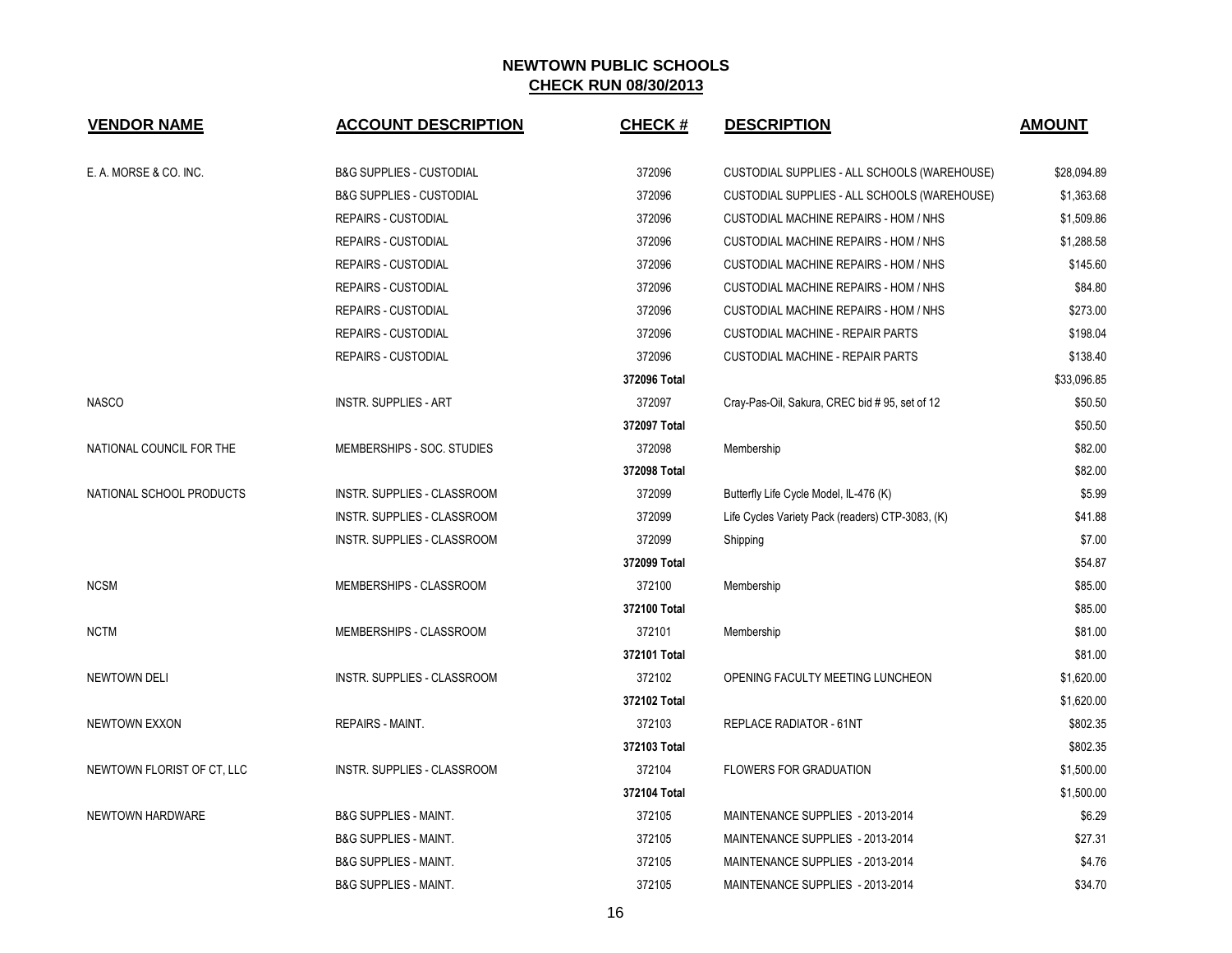| <b>VENDOR NAME</b>        | <b>ACCOUNT DESCRIPTION</b>       | <b>CHECK#</b> | <b>DESCRIPTION</b>                                    | <b>AMOUNT</b> |
|---------------------------|----------------------------------|---------------|-------------------------------------------------------|---------------|
| NEWTOWN HARDWARE          | <b>B&amp;G SUPPLIES - MAINT.</b> | 372105        | MAINTENANCE SUPPLIES - 2013-2014                      | \$5.15        |
|                           | <b>B&amp;G SUPPLIES - MAINT.</b> | 372105        | MAINTENANCE SUPPLIES - 2013-2014                      | \$27.88       |
|                           | <b>B&amp;G SUPPLIES - MAINT.</b> | 372105        | MAINTENANCE SUPPLIES - 2013-2014                      | \$39.56       |
|                           | <b>B&amp;G SUPPLIES - MAINT.</b> | 372105        | MAINTENANCE SUPPLIES - 2013-2014                      | \$134.99      |
|                           | <b>B&amp;G SUPPLIES - MAINT.</b> | 372105        | MAINTENANCE SUPPLIES - 2013-2014                      | \$89.49       |
|                           | <b>B&amp;G SUPPLIES - MAINT.</b> | 372105        | MAINTENANCE SUPPLIES - 2013-2014                      | \$8.57        |
|                           | <b>B&amp;G SUPPLIES - MAINT.</b> | 372105        | MAINTENANCE SUPPLIES - 2013-2014                      | \$7.19        |
|                           | <b>B&amp;G SUPPLIES - MAINT.</b> | 372105        | MAINTENANCE SUPPLIES - 2013-2014                      | \$68.76       |
|                           | <b>B&amp;G SUPPLIES - MAINT.</b> | 372105        | MAINTENANCE SUPPLIES - 2013-2014                      | \$4.75        |
|                           | <b>B&amp;G SUPPLIES - MAINT.</b> | 372105        | MAINTENANCE SUPPLIES - 2013-2014                      | \$6.74        |
|                           | <b>B&amp;G SUPPLIES - MAINT.</b> | 372105        | MAINTENANCE SUPPLIES - 2013-2014                      | \$9.89        |
|                           | <b>B&amp;G SUPPLIES - MAINT.</b> | 372105        | MAINTENANCE SUPPLIES - 2013-2014                      | \$38.67       |
|                           | <b>B&amp;G SUPPLIES - MAINT.</b> | 372105        | MAINTENANCE SUPPLIES - 2013-2014                      | \$6.80        |
|                           | <b>B&amp;G SUPPLIES - MAINT.</b> | 372105        | MAINTENANCE SUPPLIES - 2013-2014                      | \$13.37       |
|                           |                                  | 372105 Total  |                                                       | \$534.87      |
| NORTHEAST SCOREBOARDS LLC | <b>INSTR. SUPPLIES - SPORTS</b>  | 372106        | PROTECTIVE SCREEN FOR BASKETBALL SCOREBOARD           | \$2,302.00    |
|                           |                                  | 372106 Total  |                                                       | \$2,302.00    |
| NSTA MEMBER SERVICES      | MEMBERSHIPS - CLASSROOM          | 372107        | Membership                                            | \$75.00       |
|                           |                                  | 372107 Total  |                                                       | \$75.00       |
| OFFICE DEPOT, INC.        | <b>INSTR. SUPPLIES - ART</b>     | 372108        | ART SUPPLIES-CREC bid-see attached                    | \$190.94      |
|                           | <b>INSTR. SUPPLIES - ART</b>     | 372108        | ART SUPPLIES-CREC bid-see attached                    | \$15.76       |
|                           | <b>INSTR. SUPPLIES - ART</b>     | 372108        | ART SUPPLIES-CREC bid-see attached                    | \$27.55       |
|                           | <b>INSTR. SUPPLIES - ART</b>     | 372108        | ART SUPPLIES-CREC bid-see attached                    | \$39.35       |
|                           |                                  | 372108 Total  |                                                       | \$273.60      |
| <b>ON-SITE SHREDDING</b>  | INSTR. SUPPLIES - GUIDANCE       | 372109        | <b>HS 65 GALLON 28244</b>                             | \$440.00      |
|                           | CONTRACTED SERV. - BUS. SERV.    | 372109        | SHREDDING SERV AT C/O 2013/14                         | \$35.00       |
|                           | CONTRACTED SERV. - BUS. SERV.    | 372109        | SHREDDING SERV AT C/O 2013/14                         | \$35.00       |
|                           |                                  | 372109 Total  |                                                       | \$510.00      |
| ORIGO EDUCATION           | TEXTBOOKS - CLASSROOM            | 372110        | Stepping Stones Practice Book-Grade 1 Item#SSP-325-2  | \$636.80      |
|                           | <b>TEXTBOOKS - CLASSROOM</b>     | 372110        | Stepping Stones Practice Book-Grade 2 Item #SSP-332-2 | \$736.30      |
|                           | <b>TEXTBOOKS - CLASSROOM</b>     | 372110        | Stepping Stones Practice Book-Grade 3 Item #SSP-349-2 | \$845.75      |
|                           | <b>TEXTBOOKS - CLASSROOM</b>     | 372110        | Stepping Stones Practice Book-Grade 4 Item #SSP-356-2 | \$766.15      |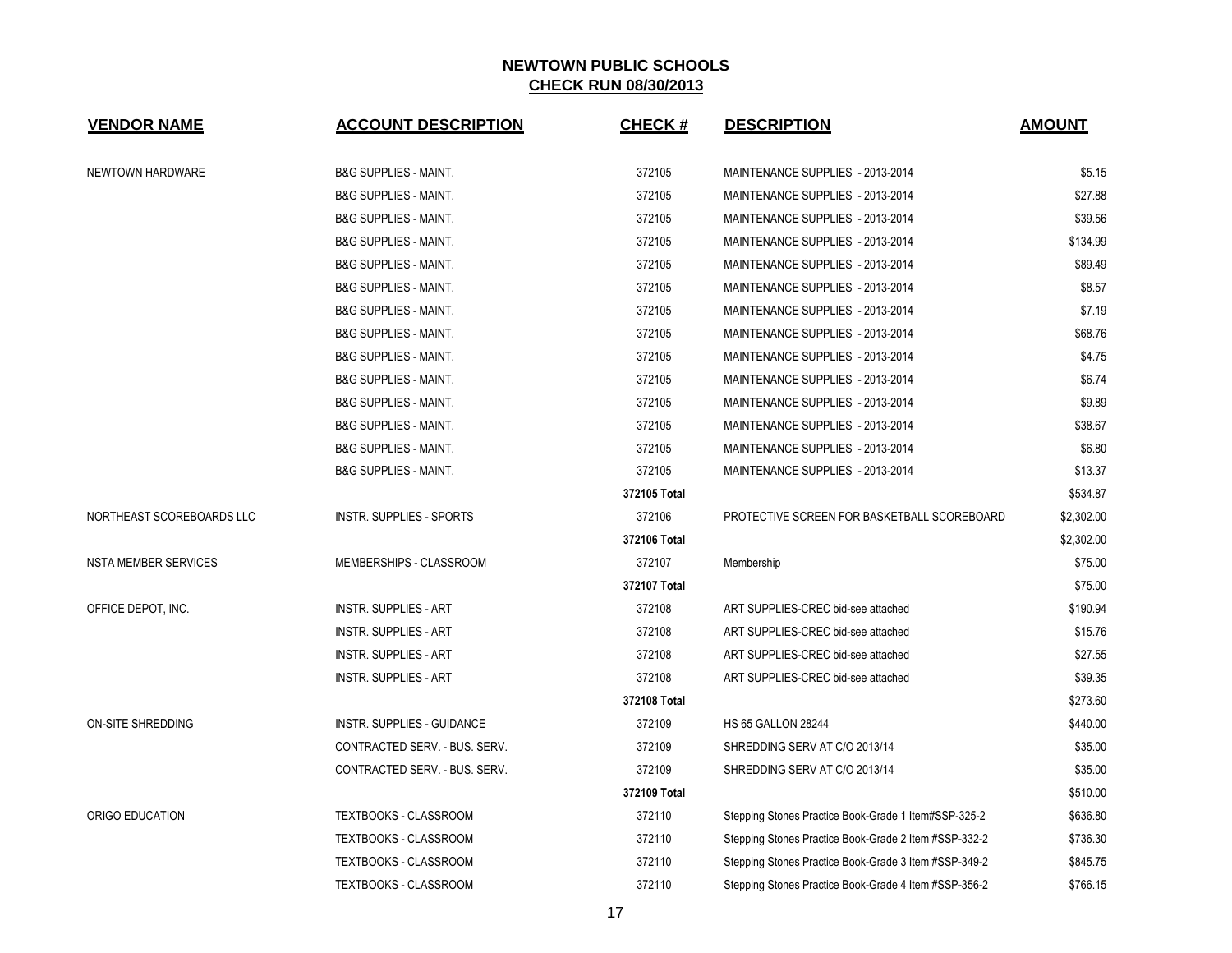| <b>VENDOR NAME</b>     | <b>ACCOUNT DESCRIPTION</b>      | <b>CHECK#</b> | <b>DESCRIPTION</b>                                       | <b>AMOUNT</b> |
|------------------------|---------------------------------|---------------|----------------------------------------------------------|---------------|
| ORIGO EDUCATION        | TEXTBOOKS - CLASSROOM           | 372110        | Stepping Stones Student Journal -Grade 5 Item #SSJ-257-2 | \$9.95        |
|                        | TEXTBOOKS - CLASSROOM           | 372110        | Stepping Stones Practice Book-Grade 5 Item #SSP-363-2    | \$9.95        |
|                        | TEXTBOOKS - CLASSROOM           | 372110        | Shipping                                                 | \$300.49      |
|                        | TEXTBOOKS - CLASSROOM           | 372110        | Grade Level 1 Practice Book, Cat. #SSP 325 2             | \$746.25      |
|                        | TEXTBOOKS - CLASSROOM           | 372110        | Grade Level 2 Practice Book, Cat. #SSP 332 2             | \$746.25      |
|                        | TEXTBOOKS - CLASSROOM           | 372110        | Grade Level 3 Practice Book, Cat. #SSP 349 2             | \$646.75      |
|                        | TEXTBOOKS - CLASSROOM           | 372110        | Grade Level 4 Practice Book, Cat. #SSP 356 2             | \$646.75      |
|                        | <b>TEXTBOOKS - CLASSROOM</b>    | 372110        | Shipping and Handling charges                            | \$278.60      |
|                        | <b>TEXTBOOKS - CLASSROOM</b>    | 372110        | The Number Case - K Item #TNC-370-2                      | \$567.00      |
|                        | <b>TEXTBOOKS - CLASSROOM</b>    | 372110        | The Number Case-Grade 1 Item #TNC-387-2                  | \$756.00      |
|                        | TEXTBOOKS - CLASSROOM           | 372110        | The Number Case - Grade 2 Item #TNC-394-2                | \$756.00      |
|                        | TEXTBOOKS - CLASSROOM           | 372110        | Shipping                                                 | \$359.10      |
|                        |                                 | 372110 Total  |                                                          | \$8,808.09    |
| OTIS ELEVATOR COMPANY  | B&G CONTRACTED SERV.            | 372111        | ELEVATOR SVC CONTRACT - HAW / RIS 2013-2014              | \$252.80      |
|                        | <b>B&amp;G CONTRACTED SERV.</b> | 372111        | ELEVATOR SVC CONTRACT - HAW / RIS 2013-2014              | \$795.18      |
|                        | <b>B&amp;G CONTRACTED SERV.</b> | 372111        | ELEVATOR SVC CONTRACT - HAW / RIS 2013-2014              | \$252.80      |
|                        |                                 | 372111 Total  |                                                          | \$1,300.78    |
| PEARSON EDUCATION INC. | INSTR. SUPPLIES - WORLD LANG.   | 372112        | RESEAU ACTIVITIES MANUAL- UNE FOIS POUR TOUTED           | \$821.04      |
|                        | INSTR. SUPPLIES - WORLD LANG.   | 372112        | RESEAU ACTIVITIES MANUAL- UNE FOIS POUR TOUTED           | \$41.77       |
|                        | INSTR. SUPPLIES - WORLD LANG.   | 372112        | RESEAU ACTIVITIES MANUAL- UNE FOIS POUR TOUTED           | \$1,253.01    |
|                        |                                 | 372112 Total  |                                                          | \$2,115.82    |
| PEARSON EDUCATION INC. | INSTR. SUPPLIES - WORLD LANG.   | 372113        | RESEAU ACTIVITIES MANUAL- UNE FOIS POUR TOUTED           | \$101.66      |
|                        | INSTR. SUPPLIES - WORLD LANG.   | 372113        | RESEAU ACTIVITIES MANUAL- UNE FOIS POUR TOUTED           | \$75.83       |
|                        |                                 | 372113 Total  |                                                          | \$177.49      |
| PETTY CASH             | OTHER SUPPLIES - STAFF DEVELOP. | 372114        | PETTY CASH                                               | \$67.36       |
|                        | OFF. SUPPLIES - SUPER.          | 372114        | PETTY CASH                                               | \$254.06      |
|                        | POSTAGE - BUS, SERV.            | 372114        | PETTY CASH                                               | \$6.57        |
|                        |                                 | 372114 Total  |                                                          | \$327.99      |
| PETTY CASH             | OFF. SUPPLIES - PUPIL SERV.     | 372115        | PETTY CASH                                               | \$218.79      |
|                        |                                 | 372115 Total  |                                                          | \$218.79      |
| PIONEER VALLEY BOOKS   | <b>TEXTBOOKS - CLASSROOM</b>    | 372116        | see attached-books                                       | \$2,045.52    |
|                        |                                 | 372116 Total  |                                                          | \$2.045.52    |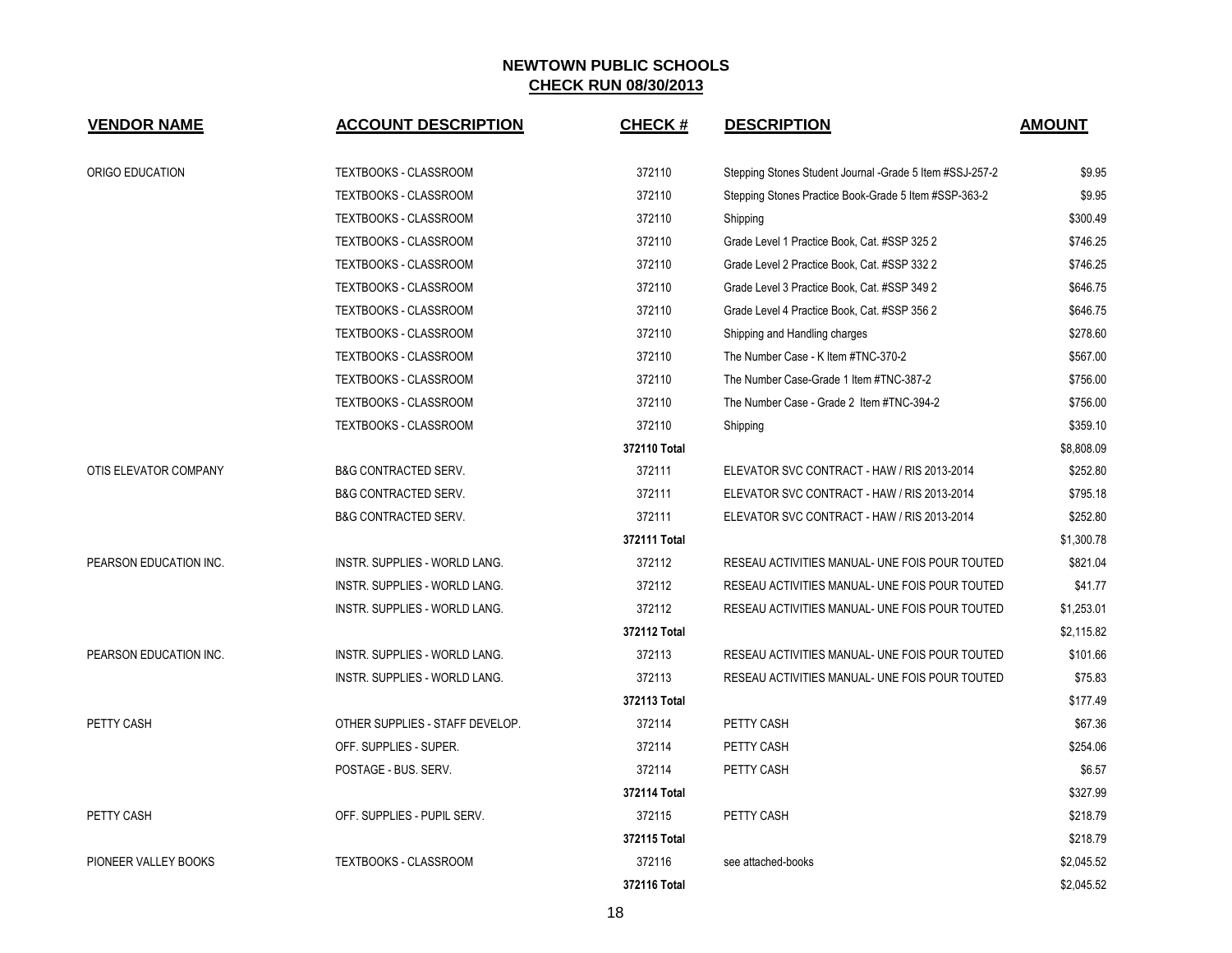| <b>VENDOR NAME</b>              | <b>ACCOUNT DESCRIPTION</b>       | <b>CHECK#</b> | <b>DESCRIPTION</b>                                      | <b>AMOUNT</b> |
|---------------------------------|----------------------------------|---------------|---------------------------------------------------------|---------------|
| PRO-ED                          | INSTR. SUPPLIES - SP. ED. H.S.   | 372117        | MEANINGFUL MATH PC12023SCT                              | \$54.95       |
|                                 | INSTR. SUPPLIES - SP. ED. H.S.   | 372117        | REAL WORLD MATH BINDERS PC12601SCT                      | \$139.00      |
|                                 | INSTR. SUPPLIES - SP. ED. H.S.   | 372117        | <b>SHIPPING</b>                                         | \$19.40       |
|                                 |                                  | 372117 Total  |                                                         | \$213.35      |
| PYRAMID SCHOOL PRODUCTS         | INSTR. SUPPLIES - ART            | 372118        | Markers, sharpie, black, #30001                         | \$28.20       |
|                                 | <b>INSTR. SUPPLIES - ART</b>     | 372118        | Markers, sharpie, purple, #30008                        | \$11.28       |
|                                 | <b>INSTR. SUPPLIES - ART</b>     | 372118        | Markers, sharpie, red, #300002 No shipping              | \$11.28       |
|                                 | <b>INSTR. SUPPLIES - ART</b>     | 372118        | MARKERS- ERASERS- SEE CART                              | \$244.08      |
|                                 |                                  | 372118 Total  |                                                         | \$294.84      |
| <b>QUALITY IMPROVEMENTS LLC</b> | B. & G. REPAIRS - H.S.           | 372119        | ROOF LEAK REPAIRS - NHS                                 | \$2,216.12    |
|                                 |                                  | 372119 Total  |                                                         | \$2,216.12    |
| <b>QUILL CORPORATION</b>        | INSTR. SUPPLIES - CLASSROOM      | 372120        | Roaring Springs Grade 2 Comp Books, Blue Cover          | \$219.08      |
|                                 |                                  | 372120 Total  |                                                         | \$219.08      |
| <b>RADIO SHACK</b>              | <b>INSTR. SUPPLIES - MUSIC</b>   | 372121        | Speakers, Model Gigaware 400-0337,                      | \$19.99       |
|                                 |                                  | 372121 Total  |                                                         | \$19.99       |
| REALLY GOOD STUFF INC.          | INSTR. SUPPLIES - CLASSROOM      | 372122        | Quadrilateral banner/magnets, 156662 (baron)            | \$12.99       |
|                                 | INSTR. SUPPLIES - CLASSROOM      | 372122        | Multiplication facts-160452 (baron)                     | \$38.97       |
|                                 | INSTR. SUPPLIES - CLASSROOM      | 372122        | shipping/handling                                       | \$5.75        |
|                                 | INSTR. SUPPLIES - CLASSROOM      | 372122        | Classroom Lib Baskets #58252DBLBL                       | \$109.45      |
|                                 | INSTR. SUPPLIES - CLASSROOM      | 372122        | Days/Months Banner # 155688AFA                          | \$5.54        |
|                                 | INSTR. SUPPLIES - CLASSROOM      | 372122        | Give Me 5 Poster # 155395AFA                            | \$3.67        |
|                                 | INSTR. SUPPLIES - CLASSROOM      | 372122        | Inter. 2 sided Desktop helpers # 155805ACR              | \$130.45      |
|                                 | INSTR. SUPPLIES - CLASSROOM      | 372122        | Really Good Home Work folders # 155419ACR-no shipping   | \$24.84       |
|                                 | INSTR. SUPPLIES - CLASSROOM      | 372122        | S&H                                                     | \$64.97       |
|                                 | INSTR. SUPPLIES - CLASSROOM      | 372122        | Cover Up Tape # 301402ACR                               | \$14.58       |
|                                 | INSTR. SUPPLIES - CLASSROOM      | 372122        | Classroom Paper Baskets # 160215DBL                     | \$115.74      |
|                                 | INSTR. SUPPLIES - CLASSROOM      | 372122        | Inter Two Sided Desktop Helpers # 155805AFA-no shipping | \$38.40       |
|                                 | INSTR. SUPPLIES - CLASSROOM      | 372122        | S&H                                                     | \$43.72       |
|                                 | INSTR. SUPPLIES - READING        | 372122        | EZ Strips return sweep, Item 155432BL, set of 30        | \$17.99       |
|                                 | <b>INSTR. SUPPLIES - READING</b> | 372122        | Universal vasket and bin label holders, Item 157679     | \$5.96        |
|                                 | <b>INSTR. SUPPLIES - READING</b> | 372122        | Book Baskets, large clear Neon with label holders,      | \$19.99       |
|                                 | <b>INSTR. SUPPLIES - READING</b> | 372122        | Book Baskets, Medium rectangle clear, Item 160862GRN    | \$39.99       |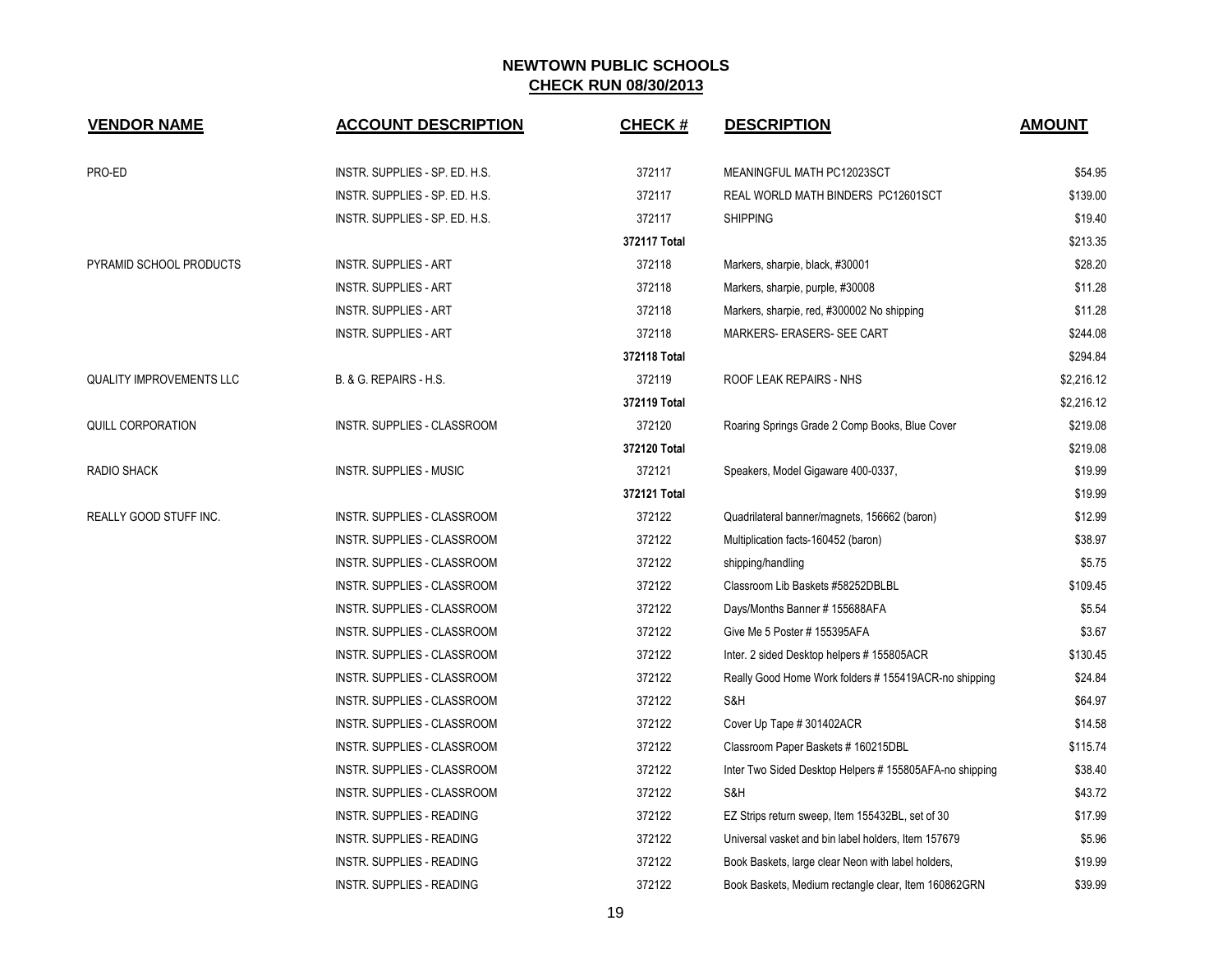| <b>VENDOR NAME</b>               | <b>ACCOUNT DESCRIPTION</b>      | <b>CHECK#</b> | <b>DESCRIPTION</b>                                | <b>AMOUNT</b> |
|----------------------------------|---------------------------------|---------------|---------------------------------------------------|---------------|
| REALLY GOOD STUFF INC.           | INSTR. SUPPLIES - READING       | 372122        | Shipping charge                                   | \$10.95       |
|                                  |                                 | 372122 Total  |                                                   | \$703.95      |
| <b>RESOURCES FOR EDUCATORS</b>   | CONTRACTED SERV. - GUIDANCE     | 372123        | One Year Subscription to Resources for Educators  | \$242.74      |
|                                  |                                 | 372123 Total  |                                                   | \$242.74      |
| RICCIO LANDSCAPING LLC           | B. & G. REPAIRS - RIS.          | 372124        | TRIM BACK PINE TREE BRANCHES IN PARKING LOT - RIS | \$5,000.00    |
|                                  | <b>B&amp;G CONTRACTED SERV.</b> | 372124        | <b>WEEKLY GRASS CUTTING - RIS</b>                 | \$270.00      |
|                                  |                                 | 372124 Total  |                                                   | \$5,270.00    |
| <b>RING'S END</b>                | B. & G. REPAIRS - M.G.          | 372125        | MIDDLE GATE - ART ROOM                            | \$23.69       |
|                                  | B. & G. REPAIRS - M.G.          | 372125        | MIDDLE GATE - ART ROOM                            | \$145.00      |
|                                  |                                 | 372125 Total  |                                                   | \$168.69      |
| ROTO-ROOTER                      | B. & G. REPAIRS - H.            | 372126        | SEWER PIPE LINE REPAIR - HAW                      | \$395.00      |
|                                  |                                 | 372126 Total  |                                                   | \$395.00      |
| ROURKE EDUCATIONAL MEDIA         | <b>SUPPLIES - LIBRARY</b>       | 372127        | Non fiction books. Please see attached.           | \$537.92      |
|                                  |                                 | 372127 Total  |                                                   | \$537.92      |
| ROYBAL & SONS FIRE EQUIPMENT CO. | <b>B&amp;G CONTRACTED SERV.</b> | 372128        | FIRE EXT SEMI ANNUAL SVC - JUL 2013 / DEC 2014    | \$429.56      |
|                                  | <b>B&amp;G CONTRACTED SERV.</b> | 372128        | FIRE EXT SEMI ANNUAL SVC - JUL 2013 / DEC 2014    | \$166.00      |
|                                  | <b>B&amp;G CONTRACTED SERV.</b> | 372128        | FIRE EXT SEMI ANNUAL SVC - JUL 2013 / DEC 2014    | \$221.40      |
|                                  | <b>B&amp;G CONTRACTED SERV.</b> | 372128        | FIRE EXT SEMI ANNUAL SVC - JUL 2013 / DEC 2014    | \$220.40      |
|                                  | <b>B&amp;G CONTRACTED SERV.</b> | 372128        | FIRE EXT SEMI ANNUAL SVC - JUL 2013 / DEC 2014    | \$550.24      |
|                                  | <b>B&amp;G CONTRACTED SERV.</b> | 372128        | FIRE EXT SEMI ANNUAL SVC - JUL 2013 / DEC 2014    | \$496.00      |
|                                  | <b>B&amp;G CONTRACTED SERV.</b> | 372128        | FIRE SUPPRESSION SYSTEM INSPECT                   | \$132.00      |
|                                  | <b>B&amp;G CONTRACTED SERV.</b> | 372128        | FIRE SUPPRESSION SYSTEM INSPECT                   | \$151.20      |
|                                  | <b>B&amp;G CONTRACTED SERV.</b> | 372128        | FIRE SUPPRESSION SYSTEM INSPECT                   | \$305.00      |
|                                  | <b>B&amp;G CONTRACTED SERV.</b> | 372128        | FIRE SUPPRESSION SYSTEM INSPECT                   | \$176.80      |
|                                  | <b>B&amp;G CONTRACTED SERV.</b> | 372128        | FIRE SUPPRESSION SYSTEM INSPECT                   | \$132.00      |
|                                  | <b>B&amp;G CONTRACTED SERV.</b> | 372128        | FIRE SUPPRESSION SYSTEM INSPECT                   | \$330.00      |
|                                  | <b>B&amp;G CONTRACTED SERV.</b> | 372128        | FIRE SUPPRESSION SYSTEM INSPECT                   | \$1,069.60    |
|                                  |                                 | 372128 Total  |                                                   | \$4,380.20    |
| <b>SCANTRON CORPORATION</b>      | INSTR. SUPPLIES - HEALTH ED     | 372129        | CM PO 31478                                       | (\$49.26)     |
|                                  | INSTR. SUPPLIES - SOC. STUDIES  | 372129        | 19641 ANSWER SHEET B PACKAGE                      | \$427.50      |
|                                  | INSTR. SUPPLIES - SOC. STUDIES  | 372129        | 1930- ITEM ANALYSIS                               | \$8.00        |
|                                  | INSTR. SUPPLIES - SOC. STUDIES  | 372129        | 20 QUESTIONS SURVEY ANSWER FORMS 20-S             | \$115.90      |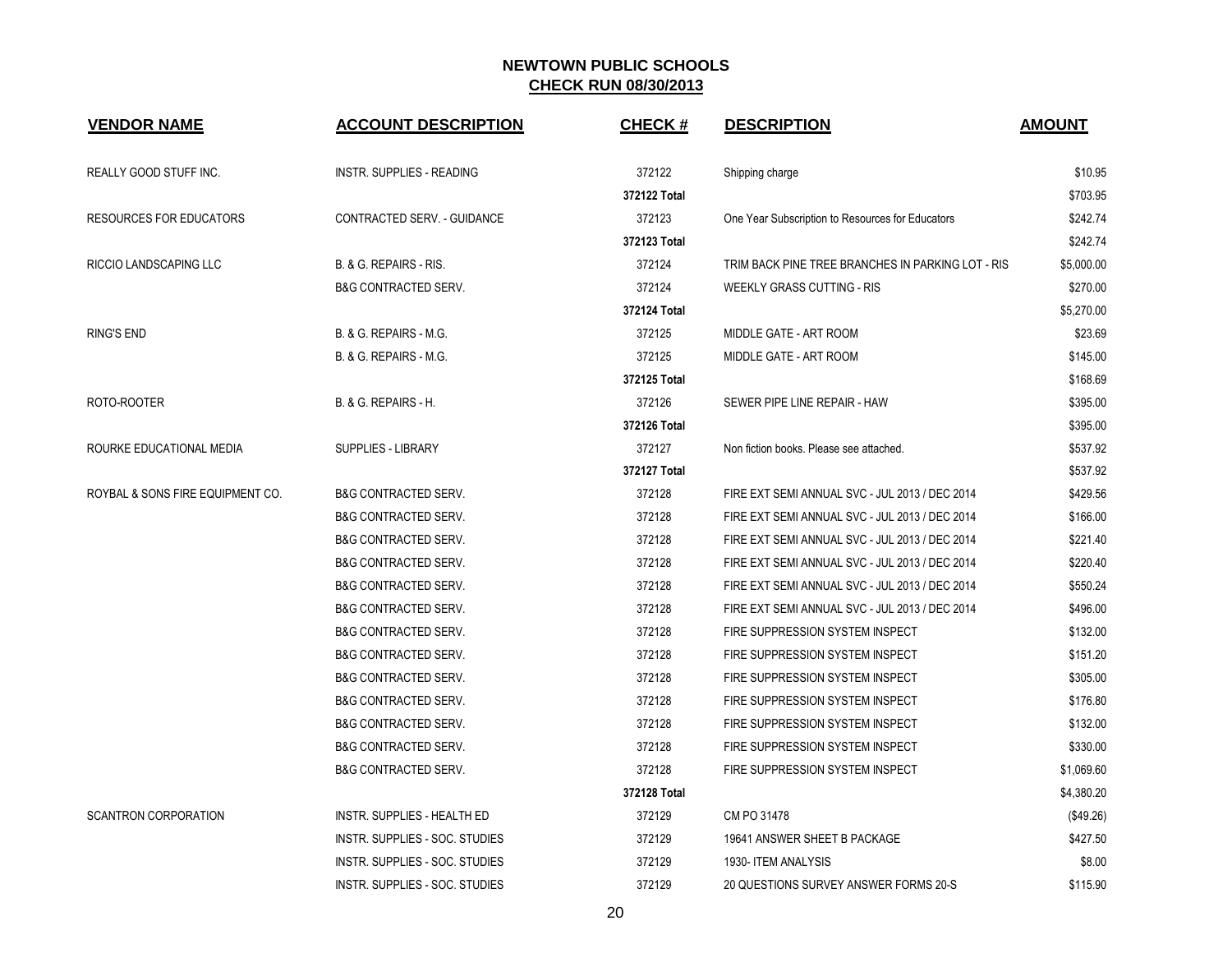| <b>VENDOR NAME</b>          | <b>ACCOUNT DESCRIPTION</b>       | <b>CHECK#</b> | <b>DESCRIPTION</b>                                 | <b>AMOUNT</b> |
|-----------------------------|----------------------------------|---------------|----------------------------------------------------|---------------|
| <b>SCANTRON CORPORATION</b> | INSTR. SUPPLIES - SOC. STUDIES   | 372129        | 9870 40-QUESTION SURVEY TALLY SHEET                | \$27.90       |
|                             | INSTR. SUPPLIES - SOC. STUDIES   | 372129        | <b>SHIPPING</b>                                    | \$30.97       |
|                             |                                  | 372129 Total  |                                                    | \$561.01      |
| SCHOLASTIC INC.             | <b>TEXTBOOKS - READING</b>       | 372130        | Scholastic Action magazine,                        | \$102.00      |
|                             | <b>TEXTBOOKS - READING</b>       | 372130        | Shipping charge                                    | \$10.20       |
|                             | <b>TEXTBOOKS - READING</b>       | 372130        | Scholastic Action magazine                         | \$102.00      |
|                             | <b>TEXTBOOKS - READING</b>       | 372130        | Shipping charge                                    | \$10.20       |
|                             | <b>TEXTBOOKS - READING</b>       | 372130        | Scholastic Action magazine,                        | \$102.00      |
|                             | <b>TEXTBOOKS - READING</b>       | 372130        | Scholastic Action magazine,                        | \$102.00      |
|                             | <b>TEXTBOOKS - READING</b>       | 372130        | Shipping charge                                    | \$10.20       |
|                             | <b>TEXTBOOKS - READING</b>       | 372130        | Shipping charge.                                   | \$10.20       |
|                             | <b>TEXTBOOKS - ENGLISH</b>       | 372130        | Scholastic SCOPE class set                         | \$268.50      |
|                             | <b>TEXTBOOKS - ENGLISH</b>       | 372130        | Scholastic SCOPE class set                         | \$268.50      |
|                             | <b>TEXTBOOKS - ENGLISH</b>       | 372130        | Scholastic SCOPE class set                         | \$268.50      |
|                             | <b>TEXTBOOKS - ENGLISH</b>       | 372130        | Scholastic SCOPE class set                         | \$268.50      |
|                             | <b>TEXTBOOKS - ENGLISH</b>       | 372130        | Scholastic SCOPE class set                         | \$268.50      |
|                             | <b>TEXTBOOKS - ENGLISH</b>       | 372130        | Shipping charges for all sets.                     | \$43.75       |
|                             |                                  | 372130 Total  |                                                    | \$1,835.05    |
| SCHOLASTIC INC.             | INSTR. SUPPLIES - CLASSROOM      | 372131        | The complete Year in Reading & Writing # NTS504637 | \$97.45       |
|                             | INSTR. SUPPLIES - CLASSROOM      | 372131        | Read Aloud Anthology # NTS904759                   | \$14.24       |
|                             | INSTR. SUPPLIES - CLASSROOM      | 372131        | shipping                                           | \$10.05       |
|                             |                                  | 372131 Total  |                                                    | \$121.74      |
| SCHOLASTIC INC.             | CONTRACTED SERV. - SOC. STUDIES  | 372132        | SUBSCRIPTION OF 30 COPIES OF NEW YORK TIME         | \$298.50      |
|                             | CONTRACTED SERV. - SOC. STUDIES  | 372132        | <b>SHIPPING</b>                                    | \$29.85       |
|                             |                                  | 372132 Total  |                                                    | \$328.35      |
| <b>SCHOOL DATEBOOKS</b>     | PRINTING - ADMIN.                | 372133        | <b>STUDENTS PLANNERS</b>                           | \$1,344.13    |
|                             |                                  | 372133 Total  |                                                    | \$1,344.13    |
| SCHOOL OUTFITTERS LLC       | <b>INSTR. SUPPLIES - SCIENCE</b> | 372134        | Draper Luma Manual Wall Projector Screen           | \$150.91      |
|                             | INSTR. SUPPLIES - SCIENCE        | 372134        | Bracket Package (2 six inch brackets)              | \$9.79        |
|                             | <b>INSTR. SUPPLIES - SCIENCE</b> | 372134        | Shipping                                           | \$79.00       |
|                             |                                  | 372134 Total  |                                                    | \$239.70      |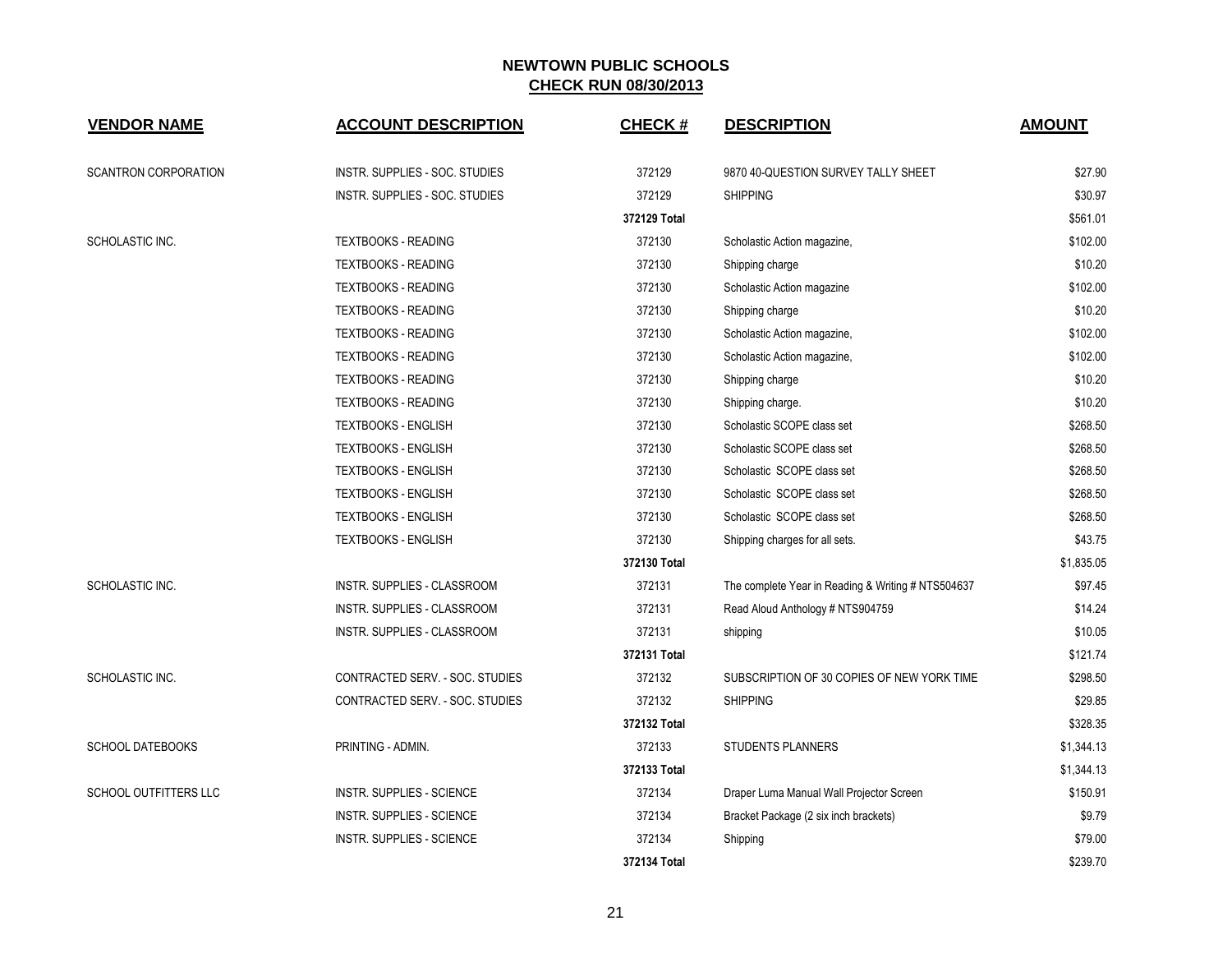| <b>VENDOR NAME</b>            | <b>ACCOUNT DESCRIPTION</b>        | <b>CHECK#</b> | <b>DESCRIPTION</b>                                             | <b>AMOUNT</b> |
|-------------------------------|-----------------------------------|---------------|----------------------------------------------------------------|---------------|
| <b>SCHOOL SPECIALTY</b>       | INSTR. SUPPLIES - BUSINESS ED     | 372135        | PENS-FILE FOLDERS- ENVELOPES- PAPER-SEE CART                   | \$400.44      |
|                               | INSTR. SUPPLIES - CLASSROOM       | 372135        | Colored Exhibit Paper # 9-085454-030                           | \$69.20       |
|                               | INSTR. SUPPLIES - CLASSROOM       | 372135        | Post It Super Sticky Notes # 9-1327802-030                     | \$62.00       |
|                               | INSTR. SUPPLIES - CLASSROOM       | 372135        | Post It Durable Index Tabs #9-0744462-030                      | \$28.80       |
|                               | INSTR. SUPPLIES - CLASSROOM       | 372135        | Avery Labels #5163 #9-067676-030                               | \$169.70      |
|                               | INSTR. SUPPLIES - CLASSROOM       | 372135        | Velcro Sticky Back Tape # 9-069364                             | \$34.80       |
|                               | INSTR. SUPPLIES - CLASSROOM       | 372135        | Flexible Pencil Cases # 9-003171-030                           | \$7.75        |
|                               | INSTR. SUPPLIES - CLASSROOM       | 372135        | Pocket Poly Portfolios w/Fasteners #9-077665                   | \$66.95       |
|                               | INSTR. SUPPLIES - CLASSROOM       | 372135        | Bean Bag Chairsm Multi-color #6-270256-030                     | \$111.50      |
|                               | INSTR. SUPPLIES - CLASSROOM       | 372135        | shipping on bean bag chairs only                               | \$59.00       |
|                               | INSTR. SUPPLIES - CLASSROOM       | 372135        | Various classroom supplies, per attached sheet. CT State Contr | \$8,255.66    |
|                               | INSTR. SUPPLIES - CLASSROOM       | 372135        | Gr. 1 classroom supplies, SEE ATTACHED, journals, markers, p   | \$998.67      |
|                               | <b>INSTR. SUPPLIES - ART</b>      | 372135        | ART SUPPLIES: see attached.                                    | \$555.06      |
|                               | INSTR. SUPPLIES - CLASSROOM       | 372135        | Steel Bookcase, color burgundy                                 | \$303.40      |
|                               | INSTR. SUPPLIES - CLASSROOM       | 372135        | Steel book cart, Item 1301093-405, color Forest green          | \$259.86      |
|                               | INSTR. SUPPLIES - CLASSROOM       | 372135        | Steel book cart, item 1301093-405, color Burgundy              | \$519.72      |
|                               | INSTR. SUPPLIES - CLASSROOM       | 372135        | Steel book cart, item 1301093-405, color Red                   | \$519.72      |
|                               | INSTR. SUPPLIES - CLASSROOM       | 372135        | Steel book cart, item 1301093-405, color Black                 | \$779.58      |
|                               | INSTR. SUPPLIES - CLASSROOM       | 372135        | Steel book cart, item 1301039-405, color Blue.                 | \$519.72      |
|                               | INSTR. SUPPLIES - CLASSROOM       | 372135        | Classroom supplies: SEE ATTACHED: paint,                       | \$545.25      |
|                               | INSTR. SUPPLIES - CLASSROOM       | 372135        | Math/Science supplies-SEE ATTACHED-clay, journals, paper       | \$571.54      |
|                               | INSTR. SUPPLIES - CLASSROOM       | 372135        | Folders, see attached, cart 7775025403, No shipping            | \$104.98      |
|                               |                                   | 372135 Total  |                                                                | \$14,943.30   |
| J.A. SEXAUER                  | B. & G. REPAIRS - H.S.            | 372136        | BATHROOM REPAIR PARTS - NHS                                    | \$739.90      |
|                               | B. & G. REPAIRS - H.S.            | 372136        | BATHROOM REPAIR PARTS - NHS                                    | \$149.66      |
|                               | <b>B&amp;G SUPPLIES - MAINT.</b>  | 372136        | FLUSH VALVES, WRENCH, SCREWDRIVER SET,                         | \$1,269.02    |
|                               | <b>B&amp;G SUPPLIES - MAINT.</b>  | 372136        | FLUSH VALVES, WRENCH, SCREWDRIVER SET,                         | \$87.84       |
|                               | <b>B&amp;G SUPPLIES - MAINT.</b>  | 372136        | FAUCETS, BUBBLER HEADS, HOSE / SPRAYER                         | \$631.48      |
|                               | <b>B&amp;G SUPPLIES - MAINT.</b>  | 372136        | FAUCETS, BUBBLER HEADS, HOSE / SPRAYER                         | \$798.00      |
|                               |                                   | 372136 Total  |                                                                | \$3,675.90    |
| SHIFFLER EQUIPMENT SALES INC. | B. & G. REPAIRS - H.S.            | 372137        | LOWER A-WING BATHROOM REPAIRS - NHS                            | \$741.81      |
|                               | <b>B. &amp; G. REPAIRS - H.S.</b> | 372137        | LOWER A-WING BATHROOM REPAIRS - NHS                            | \$181.30      |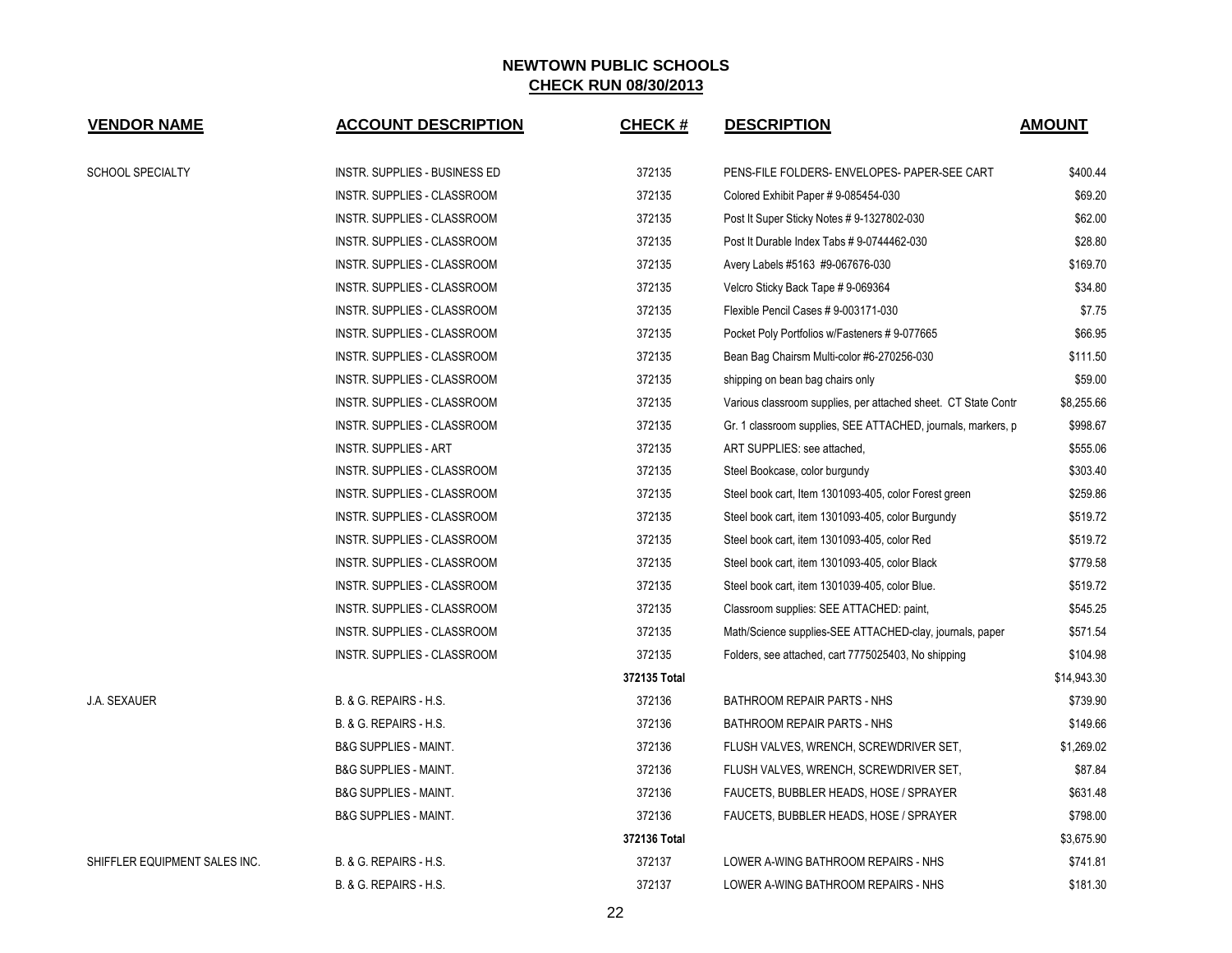| <b>VENDOR NAME</b>             | <b>ACCOUNT DESCRIPTION</b>         | <b>CHECK#</b> | <b>DESCRIPTION</b>                         | <b>AMOUNT</b> |
|--------------------------------|------------------------------------|---------------|--------------------------------------------|---------------|
| SHIFFLER EQUIPMENT SALES INC.  | <b>B&amp;G SUPPLIES - MAINT.</b>   | 372137        | FLOOR SCRAPER, BLADES - MAINT SUPPLIES     | \$344.57      |
|                                |                                    | 372137 Total  |                                            | \$1,267.68    |
| THE SPEECH ACADEMY             | TUITION - OUT-OF-DISTRICT          | 372138        | <b>SUMMER SCHOOL</b>                       | \$5,750.00    |
|                                |                                    | 372138 Total  |                                            | \$5,750.00    |
| STANDARD STATIONERY SUPPLY CO. | <b>INSTR. SUPPLIES - CLASSROOM</b> | 372139        | Pencils, DIXON TIC 1388, dozen, CRE        | \$150.00      |
|                                |                                    | 372139 Total  |                                            | \$150.00      |
| STAPLES ADVANTAGE              | INSTR. SUPPLIES - WORLD LANG.      | 372140        | COLORED PAPER- CARTRIDGES- FILE FOLDERS    | \$2,165.31    |
|                                | INSTR. SUPPLIES - WORLD LANG.      | 372140        | COLORED PAPER- CARTRIDGES- FILE FOLDERS    | \$190.56      |
|                                | INSTR. SUPPLIES - WORLD LANG.      | 372140        | COLORED PAPER- CARTRIDGES- FILE FOLDERS    | (\$20.79)     |
|                                | <b>INSTR. SUPPLIES - MATH</b>      | 372140        | PENCILS- DRY ERASE BOARD- CALENDAR         | \$9.08        |
|                                |                                    | 372140 Total  |                                            | \$2,344.16    |
| <b>STAPLES CREDIT PLAN</b>     | <b>INSTR. SUPPLIES - SCIENCE</b>   | 372141        | Item 889188 20220CC EXPANDABLE WALL POCKET | \$13.99       |
|                                |                                    | 372141 Total  |                                            | \$13.99       |
| STATE OF CONNECTICUT           | <b>PROF. SERV. - B. &amp; G.</b>   | 372142        | ELEVATOR RENEWAL CERTIFICATE - HAW         | \$240.00      |
|                                |                                    | 372142 Total  |                                            | \$240.00      |
| SUBURBAN STATIONERS INC.       | <b>INSTR. SUPPLIES - SCIENCE</b>   | 372143        | USS 5960 PAST DUE STAMP                    | \$8.69        |
|                                | <b>INSTR. SUPPLIES - SCIENCE</b>   | 372143        | <b>BSN 74550 Sheet Protectors</b>          | \$9.19        |
|                                | <b>INSTR. SUPPLIES - SCIENCE</b>   | 372143        | BSN 09951 1/2 INCH binder                  | \$11.92       |
|                                | <b>INSTR. SUPPLIES - SCIENCE</b>   | 372143        | 20 BSN 09959 THREE INCH BINDER             | \$39.51       |
|                                | <b>INSTR. SUPPLIES - SCIENCE</b>   | 372143        | 18 BSN 09957 TWO INCH BINDER               | \$19.92       |
|                                | <b>INSTR. SUPPLIES - SCIENCE</b>   | 372143        | 14 BSN 09953 ONE INCH BINDER               | \$10.43       |
|                                |                                    | 372143 Total  |                                            | \$99.66       |
| SUNGARD PUBLIC SECTOR INC.     | PROF. SERV. - BUS. SERV            | 372144        | COMPUTER SERVICES & UPDATES 2013/14        | \$2,106.21    |
|                                | PROF. SERV. - BUS. SERV            | 372144        | COMPUTER SERVICES & UPDATES 2013/14        | \$1,054.51    |
|                                |                                    | 372144 Total  |                                            | \$3.160.72    |
| <b>TEACHER'S DISCOVERY</b>     | INSTR. SUPPLIES - SOC. STUDIES     | 372145        | JUMBO MAGNETIC SPIN WHEEL 3J0186           | \$44.99       |
|                                | INSTR. SUPPLIES - SOC. STUDIES     | 372145        | MIDDLE AGES GRAPHIC NOVEL POSTERS SET OF 8 | \$39.95       |
|                                | INSTR. SUPPLIES - SOC. STUDIES     | 372145        | <b>SHIPPING</b>                            | \$11.40       |
|                                | <b>INSTR. SUPPLIES - SCIENCE</b>   | 372145        | TREE OF LIFE POSTER 5BPO035                | \$18.99       |
|                                | <b>INSTR. SUPPLIES - SCIENCE</b>   | 372145        | LIFE SCIENCE BULLETIN BD SET               | \$6.99        |
|                                | <b>INSTR. SUPPLIES - SCIENCE</b>   | 372145        | CHEMISTRY BULLETIN BD SET 5CPO018          | \$6.90        |
|                                | <b>INSTR. SUPPLIES - SCIENCE</b>   | 372145        | OSMOSIS POSTER 5BPO223                     | \$19.95       |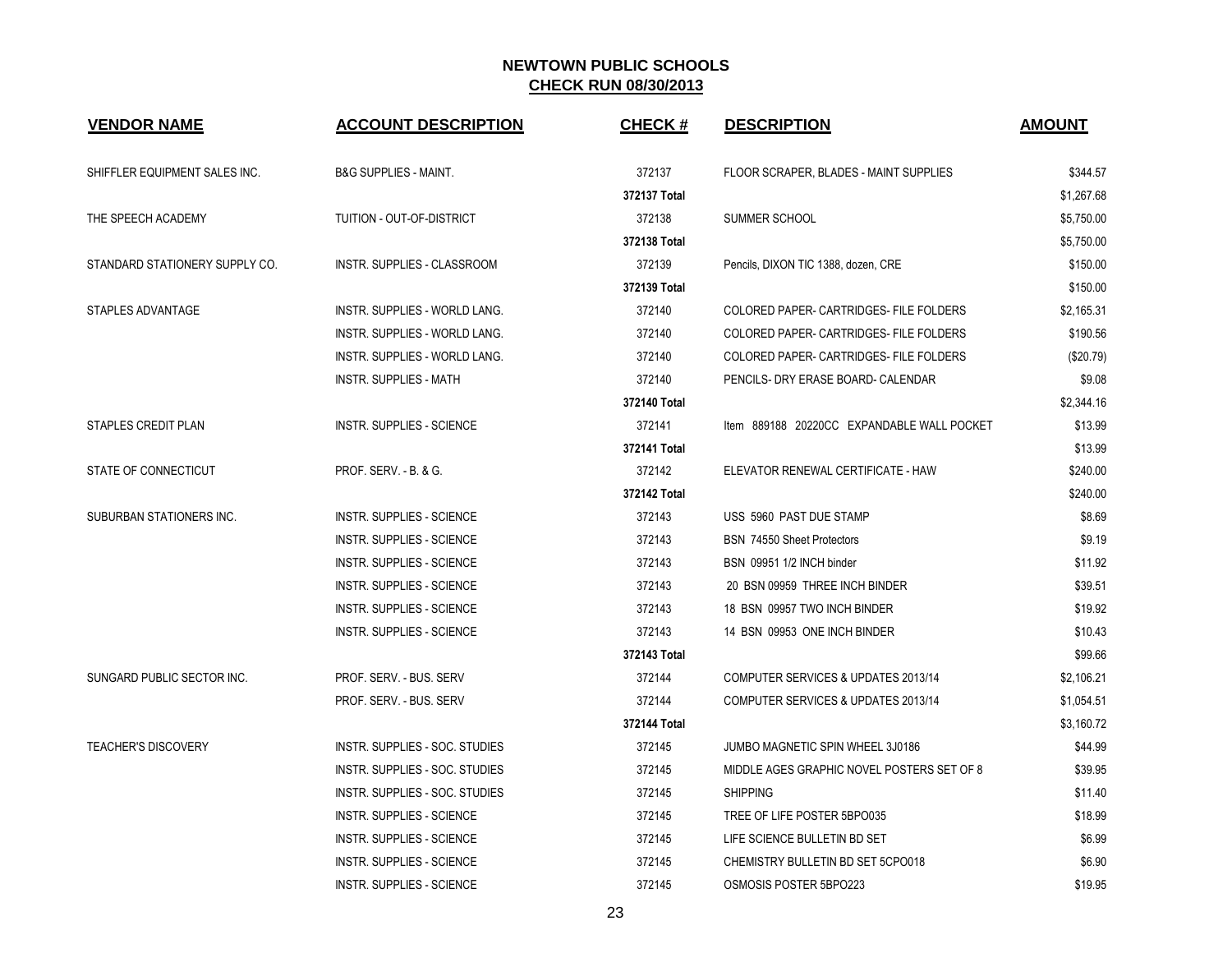| <b>VENDOR NAME</b>              | <b>ACCOUNT DESCRIPTION</b>          | <b>CHECK#</b> | <b>DESCRIPTION</b>                           | <b>AMOUNT</b> |
|---------------------------------|-------------------------------------|---------------|----------------------------------------------|---------------|
| <b>TEACHER'S DISCOVERY</b>      | <b>INSTR. SUPPLIES - SCIENCE</b>    | 372145        | MITOSIS & MEIOSIS POSTER 5BPO221             | \$19.95       |
|                                 | INSTR. SUPPLIES - SCIENCE           | 372145        | S&H                                          | \$9.50        |
|                                 | INSTR. SUPPLIES - WORLD LANG.       | 372145        | FRENCH PRAISE WORDS PACK- ITEM 1E0644        | \$20.97       |
|                                 | INSTR. SUPPLIES - WORLD LANG.       | 372145        | SAMPLER SPANISH STICKER PACK 1E179           | \$79.92       |
|                                 | INSTR. SUPPLIES - WORLD LANG.       | 372145        | <b>SHIPPING</b>                              | \$12.11       |
|                                 |                                     | 372145 Total  |                                              | \$291.62      |
| <b>TEACHER'S SCHOOL SUPPLY</b>  | INSTR. SUPPLIES - CLASSROOM         | 372146        | Grade 2 Reading Workshop,                    | \$751.61      |
|                                 | INSTR. SUPPLIES - CLASSROOM         | 372146        | Shipping and Handling Charges                | \$81.84       |
|                                 |                                     | 372146 Total  |                                              | \$833.45      |
| <b>GARY TETU</b>                | <b>B&amp;G SUPPLIES - CUSTODIAL</b> | 372147        | SHOE'S (40879)                               | \$100.00      |
|                                 |                                     | 372147 Total  |                                              | \$100.00      |
| THYSSENKRUPP ELEVATOR CO.       | B. & G. REPAIRS - S.H.              | 372148        | ELEVATOR REPAIR - CHALK HILL                 | \$320.00      |
|                                 | <b>B&amp;G CONTRACTED SERV.</b>     | 372148        | ELEVATOR SVC CONTRACT - CHALK HILL           | \$175.00      |
|                                 | <b>B&amp;G CONTRACTED SERV.</b>     | 372148        | ELEVATOR SVC CONTRACT - CHALK HILL 2013-2014 | \$175.00      |
|                                 |                                     | 372148 Total  |                                              | \$670.00      |
| TN ACCESS LIFTS LLC             | B. & G. REPAIRS - HOM.              | 372149        | REPLACE WHEELCHAIR LIFT PART - HOM           | \$370.00      |
|                                 |                                     | 372149 Total  |                                              | \$370.00      |
| <b>TORRCO</b>                   | B. & G. REPAIRS - M.S.              | 372150        | SAW BLADES, COUPLINGS, UTILITY KNIFE         | \$133.05      |
|                                 | B. & G. REPAIRS - M.S.              | 372150        | SAW BLADES, COUPLINGS, UTILITY KNIFE         | \$150.70      |
|                                 | B. & G. REPAIRS - M.S.              | 372150        | RELIEF VALVE - A-WING REPAIRS - NMS          | \$115.60      |
|                                 | B. & G. REPAIRS - H.S.              | 372150        | BRASS COUPLING - REPAIR PARTS NHS            | \$17.10       |
|                                 |                                     | 372150 Total  |                                              | \$416.45      |
| ULTIMATE OFFICE SOLUTIONS, INC. | OFF. SUPPLIES - ADMIN.              | 372151        | Spin File # A12122 20 pocket Desk Organizer  | \$195.00      |
|                                 | OFF. SUPPLIES - ADMIN.              | 372151        | shipping                                     | \$12.76       |
|                                 |                                     | 372151 Total  |                                              | \$207.76      |
| THE UNIVERSITY OF ARIZONA       | INSTR. SUPPLIES - BUSINESS ED       | 372152        | TAKE CHARGE LESSON PLANS                     | \$340.00      |
|                                 |                                     | 372152 Total  |                                              | \$340.00      |
| <b>VERIZON WIRELESS</b>         | <b>TELEPHONE &amp; CABLE</b>        | 372153        | TELPH 2013/14                                | \$2,470.45    |
|                                 |                                     | 372153 Total  |                                              | \$2,470.45    |
| THE WEEK PUBLICATIONS INC.      | CONTRACTED SERV. - SOC. STUDIES     | 372154        | <b>ISSUES OF THE WEEK GIFT SUBSCRIPTION</b>  | \$59.00       |
|                                 |                                     | 372154 Total  |                                              | \$59.00       |